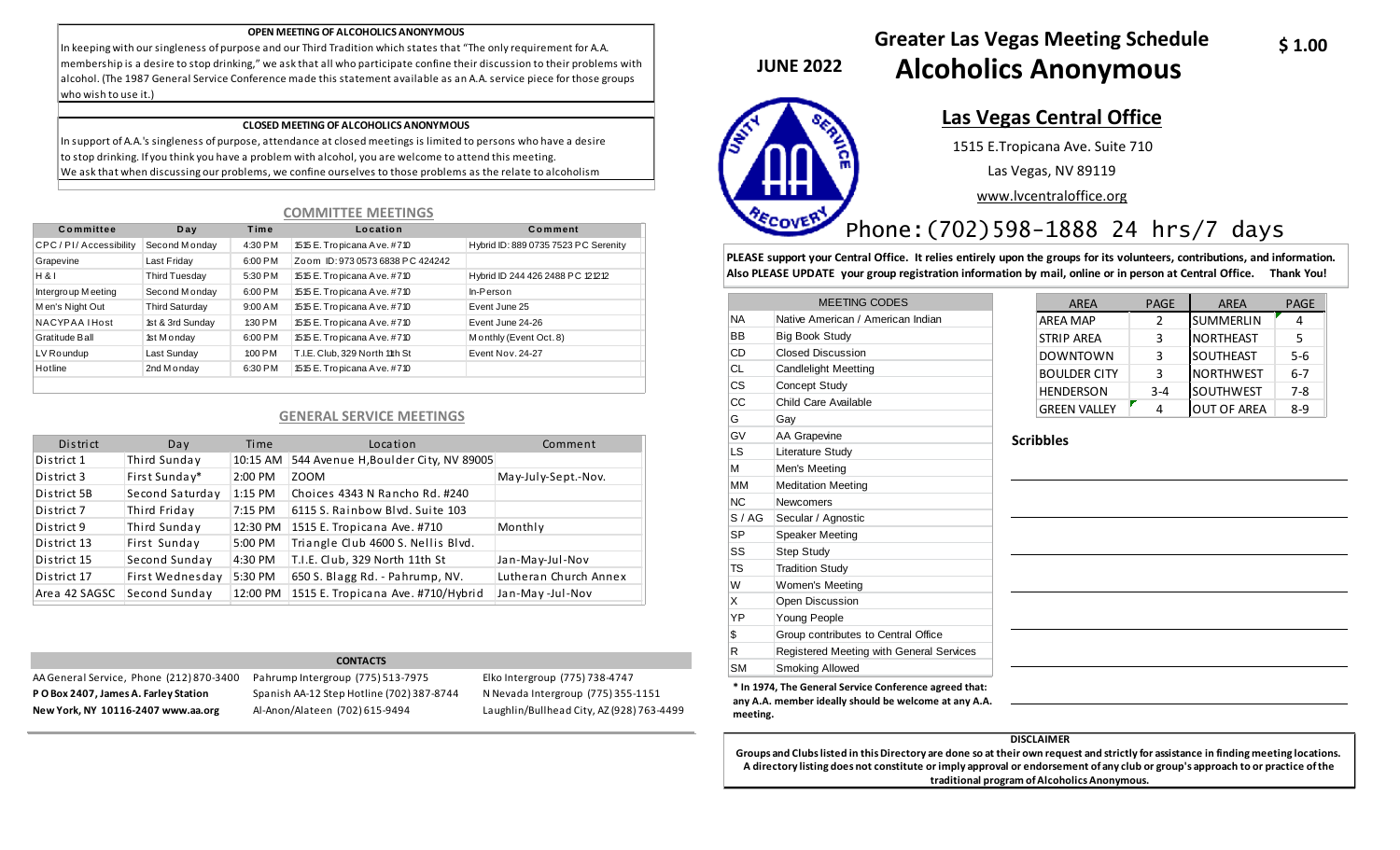

## Page 2 of 10

**1 - Central Office p 3 14 - Keeping It Real 100 Club p 3 2 - TIE Club p 3 3 - Bungalow Club p5 4 - Triangle Club p 5 5 - 51 Club p 3-4 6 - Camel Club p 5-6 7 - Our Meeting Place p 5 10 - KCB Club p 6 11 - Stairway Club p 7 15 - Orleans SQ/Commercial Ctr p 3 8 -Green Valley Club p 4** 1515 E. Tropicana Ave. #710 702-598-1888 329 N. 11th 702-387-9282 5129 Kell Lane 702-444-8422 4600 S Nellis 702-435-0597 46 Magnesium St 702-564-9907 2301 E Sunset Rd #2 2585 E. Flamingo Rd. Suite 5 1481 W. Warm Springs #137 702-433-9550 5715 W Alexander #145 439 S. Decatur 1100 Almond Tree Lane, Suite 130 900 E Karen **16 - The Lakes Lutheran Church p 7** 8200 W. Sahara Avenue **18 - Safe Nest Building p 3** 544 Avenue H 702 480-8990 **19 - Grace Community Church p 3** 1150 Wyoming **12 - Keystone Club p 6** 2525 N Decatur #1 **9- Choices p 6**  4343 N. Rancho Dr. Suite 240M **20-The Meeting Space p 7-8 13 - Foundation for Recovery p 6** 4800 Alpine Place

6115 S. Rainbow Blvd. Suite 107 **21-S.O.S. Club p 3** 9151 S. Las Vegas Blvd. Suite 324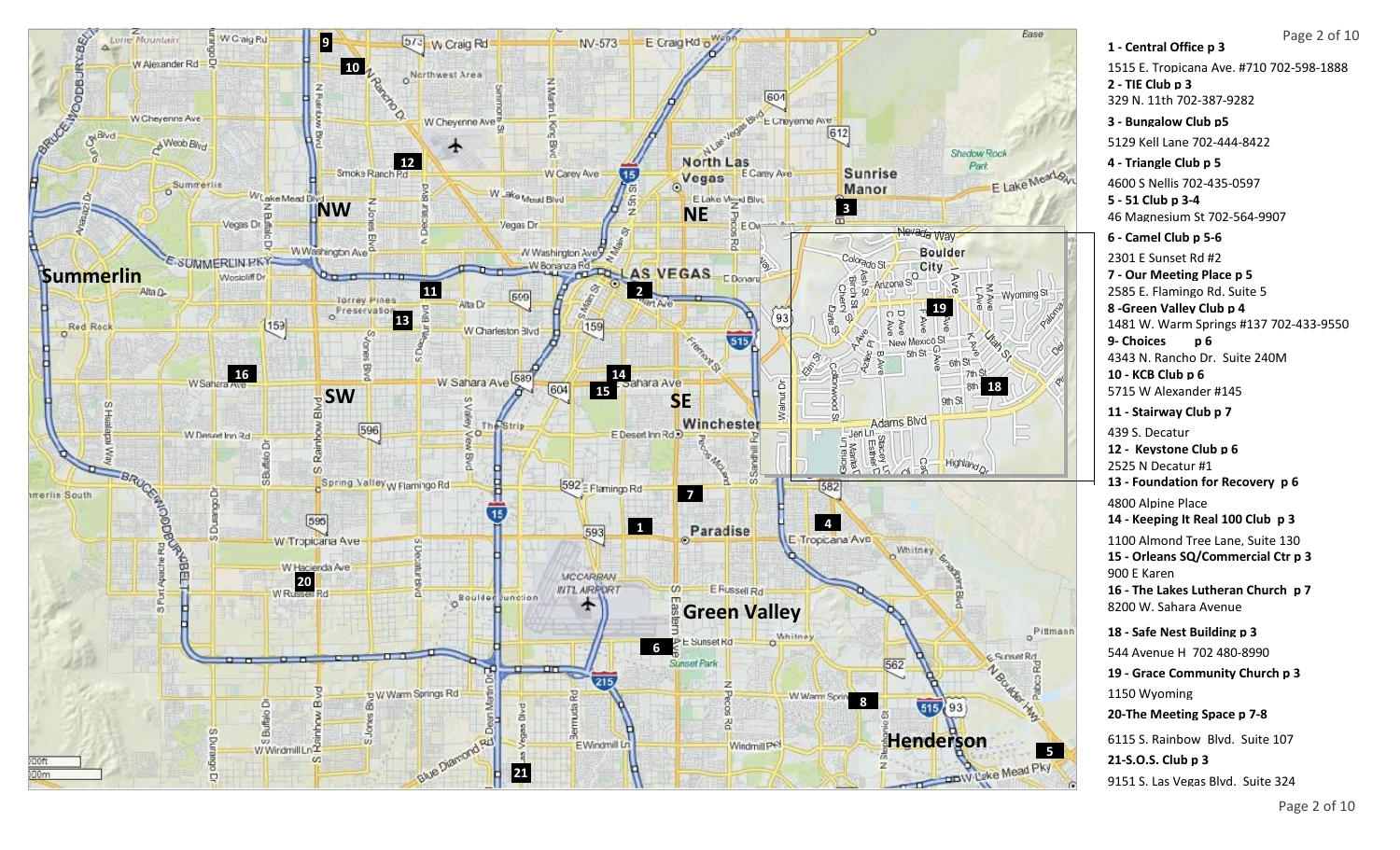# Las Vegas Area - AA Meeting Schedule

### Note: ALL MEETINGS ARE NON-SMOKING UNLESS LISTED OTHERWISE Page 3 of 10

| <b>STRIP AREA</b>   |                                                                                                                                                                                                                                                                                                                                                                                |           |                |            |                   |              |                                            |        |         |                                                                                                                                                                                                                                                       |
|---------------------|--------------------------------------------------------------------------------------------------------------------------------------------------------------------------------------------------------------------------------------------------------------------------------------------------------------------------------------------------------------------------------|-----------|----------------|------------|-------------------|--------------|--------------------------------------------|--------|---------|-------------------------------------------------------------------------------------------------------------------------------------------------------------------------------------------------------------------------------------------------------|
| Time                | Meeting                                                                                                                                                                                                                                                                                                                                                                        | SUN MON   |                | <b>TUE</b> | <b>WED</b>        | THU          | FRI                                        | SAT    | 7th/GSR | <b>Meeting Note</b>                                                                                                                                                                                                                                   |
|                     | D-9 - 1620 E. Sahara Ave 89104 Temporary Location June-August                                                                                                                                                                                                                                                                                                                  |           |                |            |                   |              |                                            |        |         |                                                                                                                                                                                                                                                       |
|                     |                                                                                                                                                                                                                                                                                                                                                                                |           |                |            | BB, G G, LS G, NC |              |                                            |        |         | S.  Temporary Location through August                                                                                                                                                                                                                 |
|                     | D-9 - 2324 Highland Dr. 89102                                                                                                                                                                                                                                                                                                                                                  |           |                |            |                   |              |                                            |        |         |                                                                                                                                                                                                                                                       |
|                     |                                                                                                                                                                                                                                                                                                                                                                                |           |                |            |                   | LS, M        |                                            |        |         |                                                                                                                                                                                                                                                       |
|                     | D-9 Central Office - 1515 E. Tropicana Ave. Suite 710 89119 (702) 598-1888                                                                                                                                                                                                                                                                                                     |           |                |            |                   |              |                                            |        |         |                                                                                                                                                                                                                                                       |
|                     |                                                                                                                                                                                                                                                                                                                                                                                |           |                |            |                   |              | MM, X                                      |        |         | SR  Newcomers                                                                                                                                                                                                                                         |
|                     |                                                                                                                                                                                                                                                                                                                                                                                |           |                |            |                   |              |                                            |        |         | $LS, X \qquad S$                                                                                                                                                                                                                                      |
|                     |                                                                                                                                                                                                                                                                                                                                                                                |           |                |            |                   |              | . M.                                       |        |         |                                                                                                                                                                                                                                                       |
|                     |                                                                                                                                                                                                                                                                                                                                                                                |           |                |            |                   |              |                                            |        |         |                                                                                                                                                                                                                                                       |
|                     |                                                                                                                                                                                                                                                                                                                                                                                |           |                |            |                   |              |                                            |        |         |                                                                                                                                                                                                                                                       |
|                     | 6:00 PM Our Common Welfare Common Contract of CD, TS                                                                                                                                                                                                                                                                                                                           |           |                |            |                   |              |                                            |        |         |                                                                                                                                                                                                                                                       |
|                     |                                                                                                                                                                                                                                                                                                                                                                                |           |                |            |                   |              |                                            |        |         | $\mathbf{\hat{S}}$                                                                                                                                                                                                                                    |
|                     |                                                                                                                                                                                                                                                                                                                                                                                |           |                |            |                   |              | <b>YP</b>                                  |        |         | SR                                                                                                                                                                                                                                                    |
|                     | D-9 Crossroads Resource Center - 1120 Shadow Lane 89102                                                                                                                                                                                                                                                                                                                        |           |                |            |                   |              |                                            |        |         |                                                                                                                                                                                                                                                       |
|                     | $7:00$ AM Dealer's Choice                                                                                                                                                                                                                                                                                                                                                      |           |                |            |                   |              |                                            |        |         |                                                                                                                                                                                                                                                       |
|                     |                                                                                                                                                                                                                                                                                                                                                                                |           |                |            |                   |              |                                            | SP, X  |         |                                                                                                                                                                                                                                                       |
|                     | D-9 Episcopal Church - 2000 S.Maryland Pkwy 89104                                                                                                                                                                                                                                                                                                                              |           |                |            |                   |              |                                            |        |         |                                                                                                                                                                                                                                                       |
|                     |                                                                                                                                                                                                                                                                                                                                                                                |           |                |            |                   |              |                                            |        |         | <u>SR Sammen Sammen School (School School School School School School School School School School School School S</u>                                                                                                                                 |
|                     | D-9 Keeping It Real 100 Club - 1100 Almond Tree Lane, Ste 130 89104 702-272-6885 NEW LOCATION                                                                                                                                                                                                                                                                                  |           |                |            |                   |              |                                            |        |         |                                                                                                                                                                                                                                                       |
|                     |                                                                                                                                                                                                                                                                                                                                                                                |           |                |            |                   |              |                                            |        |         |                                                                                                                                                                                                                                                       |
|                     |                                                                                                                                                                                                                                                                                                                                                                                |           |                |            |                   |              |                                            |        |         |                                                                                                                                                                                                                                                       |
|                     |                                                                                                                                                                                                                                                                                                                                                                                |           |                |            | <b>BB, X</b>      |              |                                            |        |         |                                                                                                                                                                                                                                                       |
|                     |                                                                                                                                                                                                                                                                                                                                                                                |           |                |            |                   |              |                                            |        |         |                                                                                                                                                                                                                                                       |
|                     | D-9 Living Hope Lutheran Church - 580 E. St. Louis St. 89104                                                                                                                                                                                                                                                                                                                   |           |                |            |                   |              |                                            |        |         |                                                                                                                                                                                                                                                       |
|                     |                                                                                                                                                                                                                                                                                                                                                                                |           |                |            | $CD$ $CD$ $ID$    |              |                                            |        |         | $CD \t CD \t CD \t CD \t CD \t 0$                                                                                                                                                                                                                     |
|                     | 6:30 PM The Barnyard Big Book                                                                                                                                                                                                                                                                                                                                                  |           |                |            |                   | BB, X        |                                            |        |         |                                                                                                                                                                                                                                                       |
|                     |                                                                                                                                                                                                                                                                                                                                                                                |           |                |            |                   |              |                                            |        |         | SR 45 mins./ Beginner's                                                                                                                                                                                                                               |
|                     |                                                                                                                                                                                                                                                                                                                                                                                |           |                |            |                   |              |                                            |        |         |                                                                                                                                                                                                                                                       |
|                     |                                                                                                                                                                                                                                                                                                                                                                                |           |                |            |                   |              | SP, SS                                     |        |         | SR  Potluck (last Friday)                                                                                                                                                                                                                             |
|                     |                                                                                                                                                                                                                                                                                                                                                                                |           |                | CD         |                   |              |                                            |        |         | $S_{\rm R}$                                                                                                                                                                                                                                           |
|                     | D-9 Orleans Square - 900 E. Karen Suite D-206 89109                                                                                                                                                                                                                                                                                                                            |           |                |            |                   |              |                                            |        |         |                                                                                                                                                                                                                                                       |
|                     | 10:30 AM. Midtown Meeting                                                                                                                                                                                                                                                                                                                                                      |           |                |            |                   |              |                                            | SS, TS |         |                                                                                                                                                                                                                                                       |
|                     | D-9 Orleans Square - 900 E. Karen Suite A-202 89109                                                                                                                                                                                                                                                                                                                            |           |                |            |                   |              |                                            |        |         |                                                                                                                                                                                                                                                       |
|                     |                                                                                                                                                                                                                                                                                                                                                                                | CD        |                |            |                   |              | <b>THE RESIDENCE OF PERSONAL PROPERTY.</b> |        |         | S Agnostic/Atheist                                                                                                                                                                                                                                    |
|                     | D-9 Orleans Square (Alcoholics Together) - 900 E. Karen Suite A-202 89109                                                                                                                                                                                                                                                                                                      |           |                |            |                   |              |                                            |        |         |                                                                                                                                                                                                                                                       |
|                     |                                                                                                                                                                                                                                                                                                                                                                                |           |                |            |                   |              |                                            |        |         |                                                                                                                                                                                                                                                       |
|                     |                                                                                                                                                                                                                                                                                                                                                                                |           |                |            |                   |              |                                            |        |         | 8:00 PM Alcoholics Together entertainment BB, G G, NC G, X G, SS CS, G G, LS G, SP S First Sunday is Potluck                                                                                                                                          |
|                     | D-9 S.O.S. Club - 9151 S. Las Vegas Blvd. Ste. 324 89123 Las Vegas Blvd. & Serene                                                                                                                                                                                                                                                                                              |           |                |            |                   |              |                                            |        |         |                                                                                                                                                                                                                                                       |
|                     |                                                                                                                                                                                                                                                                                                                                                                                |           |                |            |                   |              |                                            |        |         |                                                                                                                                                                                                                                                       |
|                     |                                                                                                                                                                                                                                                                                                                                                                                |           |                |            |                   |              |                                            |        |         |                                                                                                                                                                                                                                                       |
|                     |                                                                                                                                                                                                                                                                                                                                                                                |           |                |            |                   |              |                                            |        |         |                                                                                                                                                                                                                                                       |
|                     | $.7:00 \text{ PM}$ . Loe & Charlie on Strip                                                                                                                                                                                                                                                                                                                                    |           | SS             |            |                   |              |                                            |        |         |                                                                                                                                                                                                                                                       |
|                     | D-9 Trinity Life Center - 1000 E. St Louis 89104                                                                                                                                                                                                                                                                                                                               |           |                |            |                   |              |                                            |        |         |                                                                                                                                                                                                                                                       |
|                     | 8:00 PM D.I.R.T.B.A.G.S.                                                                                                                                                                                                                                                                                                                                                       |           |                |            | X                 |              |                                            |        |         |                                                                                                                                                                                                                                                       |
| <b>DOWNTOWN</b>     |                                                                                                                                                                                                                                                                                                                                                                                |           |                |            |                   |              |                                            |        |         |                                                                                                                                                                                                                                                       |
| Time                |                                                                                                                                                                                                                                                                                                                                                                                |           |                |            |                   |              |                                            |        |         |                                                                                                                                                                                                                                                       |
|                     | Meeting                                                                                                                                                                                                                                                                                                                                                                        | SUN MON   |                | <b>TUE</b> | WED               | THU          | FRI                                        | SAT    | 7th/GSR | <b>Meeting Note</b>                                                                                                                                                                                                                                   |
|                     | D-15 T.I.E. Club - 329 North 11th St 89101 (702) 387-9282 *** HCA***                                                                                                                                                                                                                                                                                                           |           |                |            |                   |              |                                            |        |         |                                                                                                                                                                                                                                                       |
|                     | $\overline{X}$ :00 AM Sunshine Group $\overline{X}$ x x x x x x x x x                                                                                                                                                                                                                                                                                                          |           |                |            |                   |              | $\overline{X}$                             | X      |         |                                                                                                                                                                                                                                                       |
|                     | $\overline{CD}$ CD $\overline{CD}$ CD $\overline{CD}$ CD $\overline{CD}$ CD $\overline{CD}$ CD $\overline{CD}$ CD $\overline{CD}$                                                                                                                                                                                                                                              |           |                |            |                   |              |                                            |        |         | $CD \t S R \t45 \t Min.$                                                                                                                                                                                                                              |
|                     |                                                                                                                                                                                                                                                                                                                                                                                |           |                |            |                   |              |                                            | .      |         | $SR = 90 \, \text{mins}$                                                                                                                                                                                                                              |
|                     |                                                                                                                                                                                                                                                                                                                                                                                |           |                |            |                   |              |                                            |        |         | $CD \t S$                                                                                                                                                                                                                                             |
|                     |                                                                                                                                                                                                                                                                                                                                                                                |           |                |            |                   |              |                                            | .      |         |                                                                                                                                                                                                                                                       |
|                     | $\overline{X}$ CD, SS $\overline{S}$ $\overline{S}$ $\overline{S}$ $\overline{S}$ $\overline{S}$ $\overline{S}$ $\overline{S}$ $\overline{S}$ $\overline{S}$ $\overline{S}$ $\overline{S}$ $\overline{S}$ $\overline{S}$ $\overline{S}$ $\overline{S}$ $\overline{S}$ $\overline{S}$ $\overline{S}$ $\overline{S}$ $\overline{S}$ $\overline{S}$ $\overline{S}$ $\overline{S}$ |           |                |            |                   |              |                                            |        |         |                                                                                                                                                                                                                                                       |
|                     |                                                                                                                                                                                                                                                                                                                                                                                |           |                |            |                   |              |                                            |        |         | NC, X SR Last Friday B-Day Meeting                                                                                                                                                                                                                    |
|                     | 7:00 PM The Jumping Off Women's Stag                                                                                                                                                                                                                                                                                                                                           |           |                |            |                   |              |                                            |        |         | <u> W W 2000 - 2000 - 2000 - 2000 - 2000 - 2000 - 2000 - 2000 - 2000 - 2000 - 2000 - 2000 - 2000 - 2000 - 2000 - 20</u>                                                                                                                               |
|                     |                                                                                                                                                                                                                                                                                                                                                                                |           |                |            |                   |              |                                            |        |         |                                                                                                                                                                                                                                                       |
|                     |                                                                                                                                                                                                                                                                                                                                                                                |           |                |            |                   | <b>W</b>     |                                            |        |         |                                                                                                                                                                                                                                                       |
|                     | D-3 Samaritan House - 1001 N. 4th St 89101 (702) 382-8437                                                                                                                                                                                                                                                                                                                      |           |                |            |                   |              |                                            |        |         |                                                                                                                                                                                                                                                       |
|                     | 8:00 AM Weekend Warriors Material Material American Material Material                                                                                                                                                                                                                                                                                                          |           |                |            |                   |              |                                            |        |         | $S_R$ and $S_R$ and $S_R$ and $S_R$ and $S_R$ and $S_R$ and $S_R$ and $S_R$ and $S_R$ and $S_R$ and $S_R$ and $S_R$ and $S_R$ and $S_R$ and $S_R$ and $S_R$ and $S_R$ and $S_R$ and $S_R$ and $S_R$ and $S_R$ and $S_R$ and $S_R$ and $S_R$ and $S_R$ |
|                     | 7:00 PM Meeting (Sam) contact the contract of the contract of the contract of the contract of the contract of the contract of the contract of the contract of the contract of the contract of the contract of the contract of                                                                                                                                                  |           |                |            |                   |              | <u>.</u><br>.                              |        |         |                                                                                                                                                                                                                                                       |
|                     |                                                                                                                                                                                                                                                                                                                                                                                |           |                |            |                   |              |                                            |        |         |                                                                                                                                                                                                                                                       |
|                     |                                                                                                                                                                                                                                                                                                                                                                                |           |                |            |                   |              |                                            |        |         |                                                                                                                                                                                                                                                       |
|                     | D-3 U.S. Vets - 525 E Bonanza Blvd 89101 In Back                                                                                                                                                                                                                                                                                                                               |           |                |            |                   |              |                                            |        |         |                                                                                                                                                                                                                                                       |
|                     | 2:00 PM Sunday Big Book Group                                                                                                                                                                                                                                                                                                                                                  | <b>BB</b> |                |            |                   |              |                                            |        | .Ś.     |                                                                                                                                                                                                                                                       |
| <b>BOULDER CITY</b> |                                                                                                                                                                                                                                                                                                                                                                                |           |                |            |                   |              |                                            |        |         |                                                                                                                                                                                                                                                       |
|                     |                                                                                                                                                                                                                                                                                                                                                                                |           |                |            |                   |              |                                            |        |         |                                                                                                                                                                                                                                                       |
| Time                | <b>Meeting</b>                                                                                                                                                                                                                                                                                                                                                                 | SUN MON   |                | <b>TUE</b> | WED               | THU          | FRI                                        | SAT    | 7th/GSR | <b>Meeting Note</b>                                                                                                                                                                                                                                   |
|                     | D-1 Grace Community Church - 1150 Wyoming 89005                                                                                                                                                                                                                                                                                                                                |           |                |            |                   |              |                                            |        |         |                                                                                                                                                                                                                                                       |
|                     | 7:30 PM Boulder City Group                                                                                                                                                                                                                                                                                                                                                     |           | $\overline{X}$ |            |                   | $\mathsf{X}$ |                                            |        |         |                                                                                                                                                                                                                                                       |
|                     | D-1 Safe Nest Building - 544 Avenue H 89005 (702) 480-8990                                                                                                                                                                                                                                                                                                                     |           |                |            |                   |              |                                            |        |         |                                                                                                                                                                                                                                                       |
|                     |                                                                                                                                                                                                                                                                                                                                                                                |           |                |            |                   |              |                                            |        |         |                                                                                                                                                                                                                                                       |
|                     |                                                                                                                                                                                                                                                                                                                                                                                |           |                |            | .                 |              |                                            |        |         | $SS = SR$                                                                                                                                                                                                                                             |
|                     |                                                                                                                                                                                                                                                                                                                                                                                |           |                |            |                   |              |                                            |        |         | $SR$ loe & Charlie                                                                                                                                                                                                                                    |
|                     |                                                                                                                                                                                                                                                                                                                                                                                |           |                |            |                   |              |                                            |        |         |                                                                                                                                                                                                                                                       |
|                     | 6:30 PM Lost & Found Men's Stag                                                                                                                                                                                                                                                                                                                                                |           |                |            |                   |              |                                            |        |         | CD, M                                                                                                                                                                                                                                                 |
|                     | 6:30 PM Boulder City Women's Group SP, W                                                                                                                                                                                                                                                                                                                                       |           |                |            |                   |              |                                            |        |         | First Sunday of the Month                                                                                                                                                                                                                             |
|                     | 6:30 PM Lost & Found Friday Meeting.                                                                                                                                                                                                                                                                                                                                           |           |                |            |                   |              | CD                                         |        | SR.     | Cross-Talk Meeting 75 mins.                                                                                                                                                                                                                           |
| <b>HENDERSON</b>    | Meeting                                                                                                                                                                                                                                                                                                                                                                        | SUN MON   |                |            |                   | THU          | FRI                                        |        | 7th/GSR |                                                                                                                                                                                                                                                       |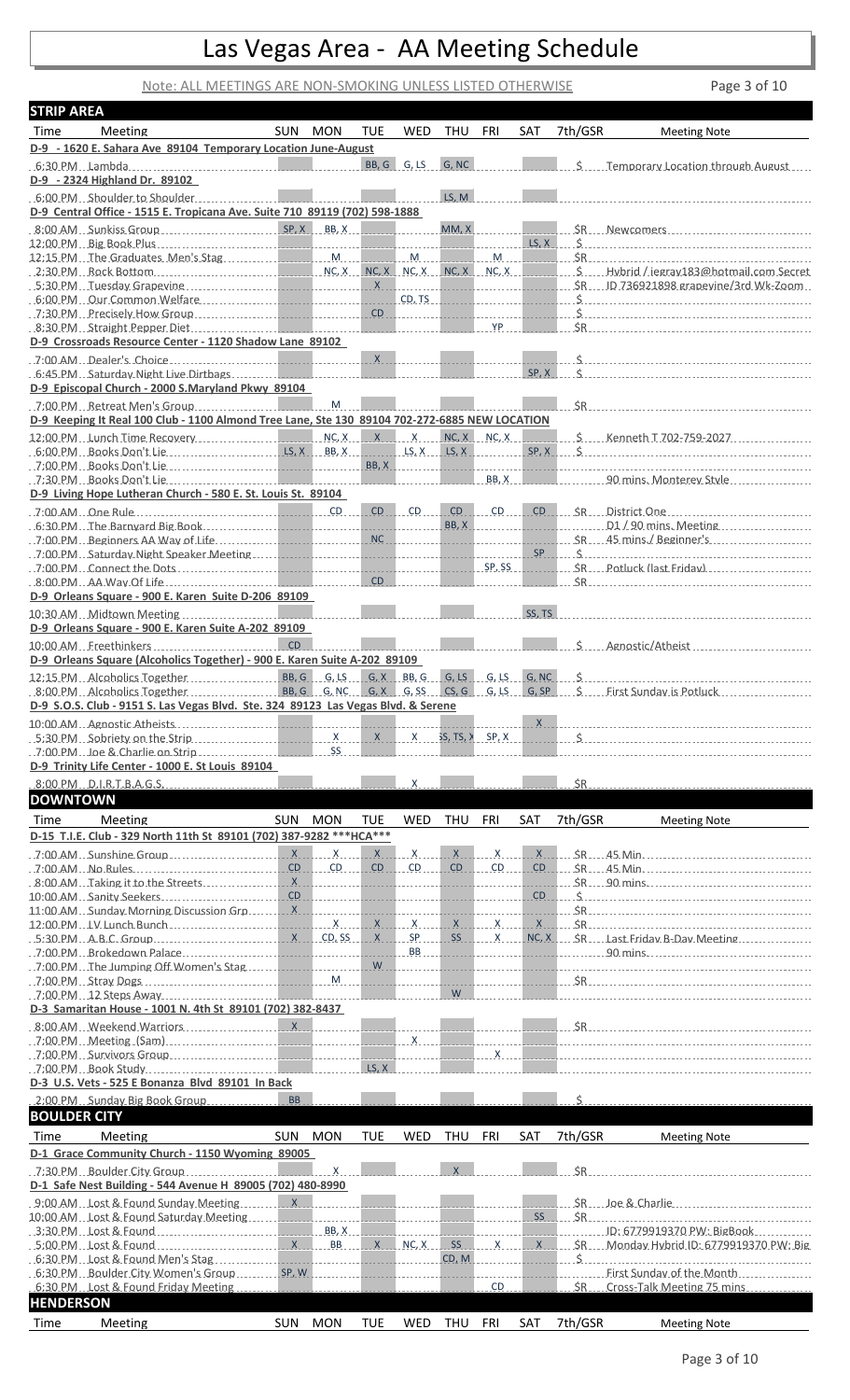Note: ALL MEETINGS ARE NON-SMOKING UNLESS LISTED OTHERWISE Page 4 of 10

| <b>HENDERSON</b>    |                                                                                                                                                                                                                                |         |            |            |                 |                                                                                                                            |                  |         |                                                                                                                                                                                                                                                           |
|---------------------|--------------------------------------------------------------------------------------------------------------------------------------------------------------------------------------------------------------------------------|---------|------------|------------|-----------------|----------------------------------------------------------------------------------------------------------------------------|------------------|---------|-----------------------------------------------------------------------------------------------------------------------------------------------------------------------------------------------------------------------------------------------------------|
| Time                | Meeting                                                                                                                                                                                                                        | SUN MON | <b>TUE</b> | WED        | THU FRI         |                                                                                                                            | <b>SAT</b>       | 7th/GSR | <b>Meeting Note</b>                                                                                                                                                                                                                                       |
|                     | D-1 51 Club - 46 Magnesium Street 89015 (702) 564-9907 Pacific/Water (behind Gas Station)                                                                                                                                      |         |            |            |                 |                                                                                                                            |                  |         |                                                                                                                                                                                                                                                           |
|                     |                                                                                                                                                                                                                                |         |            |            |                 |                                                                                                                            | <u>.</u>         |         |                                                                                                                                                                                                                                                           |
|                     |                                                                                                                                                                                                                                |         |            |            |                 |                                                                                                                            |                  |         | $X = S R$                                                                                                                                                                                                                                                 |
|                     |                                                                                                                                                                                                                                |         |            |            |                 |                                                                                                                            | <b>Contract</b>  |         |                                                                                                                                                                                                                                                           |
|                     | 8:00 PM Speaker Meeting (HUGS) [19] All Contract Contract Contract Contract Contract Contract Contract Contract Contract Contract Contract Contract Contract Contract Contract Contract Contract Contract Contract Contract Co |         |            |            |                 |                                                                                                                            |                  |         | $X = S$                                                                                                                                                                                                                                                   |
|                     |                                                                                                                                                                                                                                |         |            |            |                 |                                                                                                                            |                  |         |                                                                                                                                                                                                                                                           |
|                     | 8:00 PM General Discussion/Topic CD CD CD CD CO<br>8:00 PM Big Book Study (HUGS)                                                                                                                                               |         |            |            |                 |                                                                                                                            |                  |         | $S_{\rm R}$                                                                                                                                                                                                                                               |
|                     | D-1 Anthem Center - 2450 Hampton Road 89052                                                                                                                                                                                    |         |            |            |                 |                                                                                                                            |                  |         |                                                                                                                                                                                                                                                           |
|                     |                                                                                                                                                                                                                                |         |            |            |                 |                                                                                                                            |                  |         | $SS$ $S$                                                                                                                                                                                                                                                  |
|                     | 6:30 PM Friends of Bill W.                                                                                                                                                                                                     |         |            |            |                 |                                                                                                                            |                  |         | $\zeta$ and $\zeta$                                                                                                                                                                                                                                       |
|                     | D-1 Community Church - 360 E. Horizon Drive 89015                                                                                                                                                                              |         |            |            |                 |                                                                                                                            |                  |         |                                                                                                                                                                                                                                                           |
|                     |                                                                                                                                                                                                                                |         |            |            |                 | X                                                                                                                          |                  |         |                                                                                                                                                                                                                                                           |
|                     | D-1 Credit Union Bldg. - 2651 Paseo Verde Suite 180 89074-6616 (X- St. Rose Pkwy.)                                                                                                                                             |         |            |            |                 |                                                                                                                            |                  |         | $R \sim 1$                                                                                                                                                                                                                                                |
|                     |                                                                                                                                                                                                                                |         |            |            |                 |                                                                                                                            |                  |         |                                                                                                                                                                                                                                                           |
|                     | D-1 Fireside Restaurant - 1785 East Cactus Avenue 89183 Cactus Ave & Spencer (back room)                                                                                                                                       |         |            |            |                 |                                                                                                                            |                  |         |                                                                                                                                                                                                                                                           |
|                     |                                                                                                                                                                                                                                |         |            |            |                 |                                                                                                                            |                  |         | SR. 45 Mins/21 vrs old + No outside food                                                                                                                                                                                                                  |
|                     | D-1 Grace Lutheran Church - 2657 W. Horizon Ridge Pkwy, Ste 140 89052-4803                                                                                                                                                     |         |            |            |                 |                                                                                                                            |                  |         |                                                                                                                                                                                                                                                           |
|                     | 6:00 PM We Stood At The Turning Point                                                                                                                                                                                          |         |            |            |                 | $\mathsf{X}$ . The set of $\mathsf{X}$ and $\mathsf{X}$ and $\mathsf{X}$ are set of $\mathsf{X}$ . The set of $\mathsf{X}$ |                  |         | SR  Smith's Ctr/Eastern+Sandy Rdg                                                                                                                                                                                                                         |
|                     | D-1 Green Valley Club - 1481 W. Warm Springs #137 89014 (702)-433-9550                                                                                                                                                         |         |            |            |                 |                                                                                                                            |                  |         |                                                                                                                                                                                                                                                           |
|                     |                                                                                                                                                                                                                                |         |            |            |                 |                                                                                                                            | X                |         |                                                                                                                                                                                                                                                           |
|                     | 8:30 AM Power Program                                                                                                                                                                                                          |         |            | CD, LS     |                 |                                                                                                                            | . .              |         | $M = S R$                                                                                                                                                                                                                                                 |
|                     |                                                                                                                                                                                                                                |         |            |            |                 | ------------<br>$X$ $X$                                                                                                    |                  |         |                                                                                                                                                                                                                                                           |
|                     |                                                                                                                                                                                                                                |         |            |            |                 |                                                                                                                            |                  |         | SR                                                                                                                                                                                                                                                        |
|                     |                                                                                                                                                                                                                                |         |            |            |                 |                                                                                                                            |                  |         | <u> 2008 - 2008 - 2008 - 2008 - 2008 - 3008 - 3008 - 3008 - 3008 - 3008 - 3008 - 3008 - 3008 - 3008 - 3008 - 300</u>                                                                                                                                      |
|                     | $3:00 \text{ PM } 3$ at 3                                                                                                                                                                                                      |         |            |            |                 |                                                                                                                            |                  |         |                                                                                                                                                                                                                                                           |
|                     | $.530$ PM $.$ Promise Seekers Women's Stag $.$ CD, W.                                                                                                                                                                          |         |            |            |                 | <u> 1111111111111111111111111111</u>                                                                                       |                  |         |                                                                                                                                                                                                                                                           |
|                     |                                                                                                                                                                                                                                |         |            | <u>.</u>   |                 | BB, X SP                                                                                                                   | SS               |         |                                                                                                                                                                                                                                                           |
|                     |                                                                                                                                                                                                                                |         |            |            |                 | <u>.</u> .                                                                                                                 |                  |         |                                                                                                                                                                                                                                                           |
|                     |                                                                                                                                                                                                                                |         |            |            |                 |                                                                                                                            |                  |         |                                                                                                                                                                                                                                                           |
|                     |                                                                                                                                                                                                                                |         |            |            |                 | -----------                                                                                                                | $X$ <sub>1</sub> |         |                                                                                                                                                                                                                                                           |
|                     |                                                                                                                                                                                                                                |         |            |            |                 | <b>BB B B B</b>                                                                                                            |                  |         |                                                                                                                                                                                                                                                           |
|                     |                                                                                                                                                                                                                                |         |            |            |                 | <u> 1999 - Johann Stoff, mars 199</u>                                                                                      |                  |         |                                                                                                                                                                                                                                                           |
|                     | 8:15 PM Newcomers Rock                                                                                                                                                                                                         | SP, X   |            |            |                 |                                                                                                                            |                  |         |                                                                                                                                                                                                                                                           |
|                     |                                                                                                                                                                                                                                |         |            |            |                 |                                                                                                                            |                  |         |                                                                                                                                                                                                                                                           |
|                     |                                                                                                                                                                                                                                |         |            |            |                 |                                                                                                                            |                  |         | SR Living Sober Book                                                                                                                                                                                                                                      |
|                     |                                                                                                                                                                                                                                |         |            |            |                 |                                                                                                                            |                  |         |                                                                                                                                                                                                                                                           |
|                     | D-1 Green Valley United Methodist Church - 2200 Robindale Road 89074                                                                                                                                                           |         |            |            |                 |                                                                                                                            |                  |         |                                                                                                                                                                                                                                                           |
|                     | 10:00 AM Rock Solid Women Step Study                                                                                                                                                                                           |         |            |            |                 | W;SS                                                                                                                       |                  |         |                                                                                                                                                                                                                                                           |
|                     |                                                                                                                                                                                                                                |         | <b>W</b>   |            |                 |                                                                                                                            |                  |         |                                                                                                                                                                                                                                                           |
|                     | $6:30$ PM Light On The Hill $\ldots$ . $\ldots$ . $\ldots$ $\ldots$ $\ldots$ $\ldots$                                                                                                                                          |         |            |            |                 |                                                                                                                            |                  |         |                                                                                                                                                                                                                                                           |
|                     | 7:00 PM Tues Night Green Valley Group                                                                                                                                                                                          |         | X          |            |                 |                                                                                                                            |                  |         |                                                                                                                                                                                                                                                           |
|                     | D-1 Mosaic Church - 9220 Manhattan Rd. 89074                                                                                                                                                                                   |         |            |            |                 |                                                                                                                            |                  |         |                                                                                                                                                                                                                                                           |
|                     | .6:30 PM. Tuesday Night Grapevine Discussio                                                                                                                                                                                    |         | CD         |            | C <sub>55</sub> |                                                                                                                            |                  |         | $SR$ and $SR$ and $SR$ and $SR$ and $SR$ and $SR$ and $SR$ and $SR$ and $SR$ and $SR$ and $SR$ and $SR$ and $SR$ and $SR$ and $SR$ and $SR$ and $SR$ and $SR$ and $SR$ and $SR$ and $SR$ and $SR$ and $SR$ and $SR$ and $SR$ and $SR$ and $SR$ and $SR$ a |
|                     | $.700$ PM $.$ Steps To Freedom $.$<br>D-1 New Song Church - 1291 Cornet St 89052                                                                                                                                               |         |            |            |                 |                                                                                                                            |                  |         |                                                                                                                                                                                                                                                           |
|                     |                                                                                                                                                                                                                                |         |            |            |                 | CD                                                                                                                         |                  |         |                                                                                                                                                                                                                                                           |
|                     |                                                                                                                                                                                                                                |         |            |            | $\overline{X}$  |                                                                                                                            |                  |         | SR                                                                                                                                                                                                                                                        |
|                     | D-1 Seven Hills Behavioral Center - 3021 W. Horizon Ridge Parkway 89052                                                                                                                                                        |         |            |            |                 |                                                                                                                            |                  |         |                                                                                                                                                                                                                                                           |
|                     | 8:30 PM Seven Hills Behavioral Center AA CD, SP                                                                                                                                                                                |         |            |            |                 |                                                                                                                            |                  |         |                                                                                                                                                                                                                                                           |
|                     | D-1 St. Francis of Assisi - 2300 Sunridge Heights Pkwy 89052                                                                                                                                                                   |         |            |            |                 |                                                                                                                            |                  |         |                                                                                                                                                                                                                                                           |
|                     |                                                                                                                                                                                                                                |         |            |            |                 |                                                                                                                            |                  |         |                                                                                                                                                                                                                                                           |
|                     | D-1 The Recovery Room - 55 S. Gibson Suite 103 89102                                                                                                                                                                           |         |            |            |                 |                                                                                                                            |                  |         |                                                                                                                                                                                                                                                           |
|                     | 12:30 PM Miracle of Recovery                                                                                                                                                                                                   |         |            |            | $\mathsf{X}$    |                                                                                                                            |                  |         |                                                                                                                                                                                                                                                           |
| <b>GREEN VALLEY</b> |                                                                                                                                                                                                                                |         |            |            |                 |                                                                                                                            |                  |         |                                                                                                                                                                                                                                                           |
| Time                | Meeting                                                                                                                                                                                                                        | SUN MON | <b>TUE</b> | <b>WED</b> | THU FRI         |                                                                                                                            | SAT              | 7th/GSR | <b>Meeting Note</b>                                                                                                                                                                                                                                       |
|                     | D-1 Beautiful Savior Lutheran Ch. - 10265 Bermuda 89183                                                                                                                                                                        |         |            |            |                 |                                                                                                                            |                  |         |                                                                                                                                                                                                                                                           |
|                     | .6:00 PM . Dinner With Bill W.                                                                                                                                                                                                 | SP      |            |            | LS              |                                                                                                                            |                  | Ś.      |                                                                                                                                                                                                                                                           |
| <b>SUMMERLIN</b>    |                                                                                                                                                                                                                                |         |            |            |                 |                                                                                                                            |                  |         |                                                                                                                                                                                                                                                           |
| Time                | Meeting                                                                                                                                                                                                                        | SUN MON | <b>TUE</b> | <b>WED</b> | THU             | FRI                                                                                                                        | SAT              | 7th/GSR | <b>Meeting Note</b>                                                                                                                                                                                                                                       |
|                     | D-5B Calico Basin - (928)897-8464                                                                                                                                                                                              |         |            |            |                 |                                                                                                                            |                  |         |                                                                                                                                                                                                                                                           |
|                     | $7:00$ AM LV 0.S.A.T.                                                                                                                                                                                                          |         |            |            |                 |                                                                                                                            |                  |         | S. Nov. thru June mtg. starts at 8:00am                                                                                                                                                                                                                   |
|                     | D-5B Egg Works - 2025 Village Center Drive 89134                                                                                                                                                                               |         |            |            |                 |                                                                                                                            |                  |         |                                                                                                                                                                                                                                                           |
|                     |                                                                                                                                                                                                                                |         |            |            |                 |                                                                                                                            |                  |         |                                                                                                                                                                                                                                                           |
|                     | D-5B Gardens Park Summerlin - 10401 Garden Park Dr. 89135 Outdoors                                                                                                                                                             |         |            |            |                 |                                                                                                                            |                  |         |                                                                                                                                                                                                                                                           |
|                     |                                                                                                                                                                                                                                |         |            |            |                 |                                                                                                                            |                  |         |                                                                                                                                                                                                                                                           |
|                     | D-5B Grace in the Desert Church - 2004 Spring Gate Lane 89134                                                                                                                                                                  |         |            |            |                 |                                                                                                                            |                  |         |                                                                                                                                                                                                                                                           |
|                     | $.7:00$ PM $.$ Grace in the Desert Friday Night Sp $.$                                                                                                                                                                         |         |            |            |                 | SP, X                                                                                                                      |                  |         | Moved Dec. 3 / New Time                                                                                                                                                                                                                                   |
|                     | D-5B Mountain View Presbyterian Church - 8601 Del Webb Blvd. 89134                                                                                                                                                             |         |            |            |                 |                                                                                                                            |                  |         |                                                                                                                                                                                                                                                           |
|                     |                                                                                                                                                                                                                                |         |            |            |                 |                                                                                                                            | X                |         | $S = [Old]$ -Hop group                                                                                                                                                                                                                                    |
|                     | D-5B St. Andrew's Lutheran Church - 8901 Del Webb Blvd 89134                                                                                                                                                                   |         |            | L.S.       |                 |                                                                                                                            |                  |         |                                                                                                                                                                                                                                                           |
|                     |                                                                                                                                                                                                                                |         |            |            | X               |                                                                                                                            |                  |         |                                                                                                                                                                                                                                                           |
|                     | 12:00 PM Summerlin at Noon                                                                                                                                                                                                     |         |            |            |                 |                                                                                                                            |                  |         | $\epsilon$ and the contract of $\epsilon$                                                                                                                                                                                                                 |
|                     |                                                                                                                                                                                                                                |         |            |            |                 |                                                                                                                            |                  |         |                                                                                                                                                                                                                                                           |
|                     |                                                                                                                                                                                                                                | W, X    |            |            |                 |                                                                                                                            |                  |         |                                                                                                                                                                                                                                                           |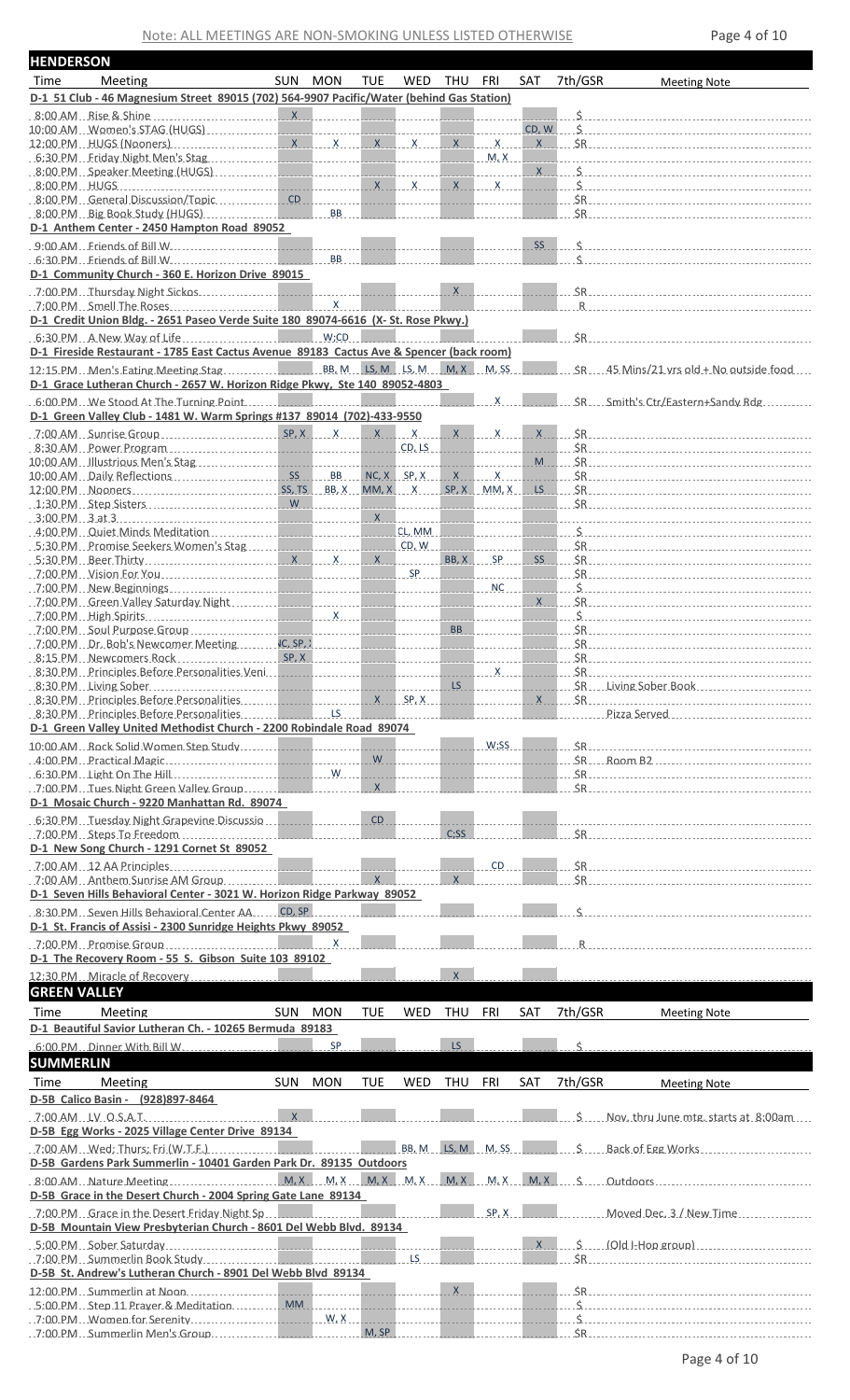| <b>SUMMERLIN</b> |                                                                                                                                                                                                                                |           |                 |            |                                                 |                    |                                                                                                                                                                                                                                |                                   |         |                                                                                                                                                                                                                                                                                                                                                                                      |
|------------------|--------------------------------------------------------------------------------------------------------------------------------------------------------------------------------------------------------------------------------|-----------|-----------------|------------|-------------------------------------------------|--------------------|--------------------------------------------------------------------------------------------------------------------------------------------------------------------------------------------------------------------------------|-----------------------------------|---------|--------------------------------------------------------------------------------------------------------------------------------------------------------------------------------------------------------------------------------------------------------------------------------------------------------------------------------------------------------------------------------------|
| Time             | Meeting                                                                                                                                                                                                                        |           | SUN MON         | TUE.       | <b>WED</b>                                      | THU                | FRI                                                                                                                                                                                                                            | SAT                               | 7th/GSR | <b>Meeting Note</b>                                                                                                                                                                                                                                                                                                                                                                  |
|                  | D-5B St. Andrew's Lutheran Church - 8901 Del Webb Blyd 89134                                                                                                                                                                   |           |                 |            |                                                 |                    |                                                                                                                                                                                                                                |                                   |         |                                                                                                                                                                                                                                                                                                                                                                                      |
|                  |                                                                                                                                                                                                                                |           |                 |            |                                                 | SS                 |                                                                                                                                                                                                                                |                                   |         |                                                                                                                                                                                                                                                                                                                                                                                      |
|                  | 7:30 PM First Lakes Group                                                                                                                                                                                                      |           |                 |            |                                                 |                    |                                                                                                                                                                                                                                |                                   | \$R     |                                                                                                                                                                                                                                                                                                                                                                                      |
|                  | D-7 Faith Community Lutheran Church - 3505 S. Town Center 89135                                                                                                                                                                |           |                 |            |                                                 |                    |                                                                                                                                                                                                                                |                                   |         |                                                                                                                                                                                                                                                                                                                                                                                      |
|                  | .7:00 AM Second Edition Group                                                                                                                                                                                                  |           |                 | CD         | $CD$                                            | CD                 | CD and the control of the control of the control of the control of the control of the control of the control of the control of the control of the control of the control of the control of the control of the control of the c | <b>CD</b>                         |         | SR.  Zoom 837 0633 6628 PW 891352 First                                                                                                                                                                                                                                                                                                                                              |
|                  |                                                                                                                                                                                                                                |           |                 |            |                                                 |                    |                                                                                                                                                                                                                                | X                                 |         | $SR$ and $SR$ and $SR$ and $SR$ and $SR$ and $SR$ and $SR$ and $SR$ and $SR$ and $SR$ and $SR$ and $SR$ and $SR$ and $SR$ and $SR$ and $SR$ and $SR$ and $SR$ and $SR$ and $SR$ and $SR$ and $SR$ and $SR$ and $SR$ and $SR$ and $SR$ and $SR$ and $SR$ a                                                                                                                            |
|                  |                                                                                                                                                                                                                                |           |                 |            |                                                 |                    | LS, M                                                                                                                                                                                                                          | .                                 |         | SR Moved from Veterans 11/18/21                                                                                                                                                                                                                                                                                                                                                      |
|                  |                                                                                                                                                                                                                                |           |                 |            |                                                 | and the control of | <u>.</u>                                                                                                                                                                                                                       |                                   |         | SR.  Youth Ministry Room 2nd Floor                                                                                                                                                                                                                                                                                                                                                   |
|                  | D-7 Siena Trattoria - 9500 W. Sahara 89117-5301                                                                                                                                                                                |           |                 |            |                                                 |                    |                                                                                                                                                                                                                                |                                   |         |                                                                                                                                                                                                                                                                                                                                                                                      |
|                  | 12:15 PM Here and Now                                                                                                                                                                                                          |           |                 |            | BB, X BB, X                                     | BB, X              | BB, X                                                                                                                                                                                                                          |                                   | Ś.      | 45 minute meeting                                                                                                                                                                                                                                                                                                                                                                    |
| <b>NORTHEAST</b> |                                                                                                                                                                                                                                |           |                 |            |                                                 |                    |                                                                                                                                                                                                                                |                                   |         |                                                                                                                                                                                                                                                                                                                                                                                      |
|                  |                                                                                                                                                                                                                                |           |                 |            |                                                 |                    |                                                                                                                                                                                                                                |                                   |         |                                                                                                                                                                                                                                                                                                                                                                                      |
| Time             | Meeting                                                                                                                                                                                                                        | SUN MON   |                 | <b>TUE</b> | WED                                             | THU                | FRI                                                                                                                                                                                                                            | <b>SAT</b>                        | 7th/GSR | <b>Meeting Note</b>                                                                                                                                                                                                                                                                                                                                                                  |
|                  | D-3 Bungalow Club - 5129 Kell Lane 89156 (702) 444-8422                                                                                                                                                                        |           |                 |            |                                                 |                    |                                                                                                                                                                                                                                |                                   |         |                                                                                                                                                                                                                                                                                                                                                                                      |
|                  |                                                                                                                                                                                                                                |           |                 |            |                                                 |                    |                                                                                                                                                                                                                                |                                   |         |                                                                                                                                                                                                                                                                                                                                                                                      |
|                  |                                                                                                                                                                                                                                |           |                 |            |                                                 |                    | SP.SS                                                                                                                                                                                                                          |                                   |         | Speaker last Friday of Month                                                                                                                                                                                                                                                                                                                                                         |
|                  | 6:00 PM My Place Group                                                                                                                                                                                                         |           | SS BB           |            | $X$ $X$                                         |                    | LS Design and the state of the state of the state of the state of the state of the state of the state of the state of the state of the state of the state of the state of the state of the state of the state of the state of  |                                   |         | $X \cup S$                                                                                                                                                                                                                                                                                                                                                                           |
|                  | 7:15 PM $12 \times 12$ Study                                                                                                                                                                                                   |           |                 | .          |                                                 |                    |                                                                                                                                                                                                                                | X                                 |         |                                                                                                                                                                                                                                                                                                                                                                                      |
|                  | D-3 Grapevine Church - 2323 S Nellis Blvd 89104                                                                                                                                                                                |           |                 |            |                                                 |                    |                                                                                                                                                                                                                                |                                   |         |                                                                                                                                                                                                                                                                                                                                                                                      |
|                  |                                                                                                                                                                                                                                |           |                 |            |                                                 | <b>SS</b>          |                                                                                                                                                                                                                                |                                   |         |                                                                                                                                                                                                                                                                                                                                                                                      |
|                  | 6:30 PM Crushed Grapes Step Study Meetin                                                                                                                                                                                       |           |                 |            |                                                 |                    |                                                                                                                                                                                                                                |                                   |         |                                                                                                                                                                                                                                                                                                                                                                                      |
| <b>SOUTHEAST</b> |                                                                                                                                                                                                                                |           |                 |            |                                                 |                    |                                                                                                                                                                                                                                |                                   |         |                                                                                                                                                                                                                                                                                                                                                                                      |
| Time             | Meeting                                                                                                                                                                                                                        | SUN MON   |                 | <b>TUE</b> | WED                                             | THU                | FRI                                                                                                                                                                                                                            | SAT                               | 7th/GSR | <b>Meeting Note</b>                                                                                                                                                                                                                                                                                                                                                                  |
|                  | D-1 House of Ruth - 4496 Avondale Ave 89121 D.I. & Nellis                                                                                                                                                                      |           |                 |            |                                                 |                    |                                                                                                                                                                                                                                |                                   |         |                                                                                                                                                                                                                                                                                                                                                                                      |
|                  |                                                                                                                                                                                                                                |           |                 |            | the contract of the contract of the contract of |                    | <b>BB</b>                                                                                                                                                                                                                      |                                   |         | $\zeta$ and $\zeta$                                                                                                                                                                                                                                                                                                                                                                  |
|                  | D-1 Our Meeting Place - 2585 E. Flamingo RD. Suite 5 89121 Piazza Mia Plaza S/E of St. Viator's                                                                                                                                |           |                 |            |                                                 |                    |                                                                                                                                                                                                                                |                                   |         |                                                                                                                                                                                                                                                                                                                                                                                      |
|                  | 7:00 AM First Brew Construction COM MM BB NC, SS X                                                                                                                                                                             |           |                 |            |                                                 |                    | $SS$ $X$                                                                                                                                                                                                                       | SP                                |         | SR. Sat. 1st Week Birthday Celebrations                                                                                                                                                                                                                                                                                                                                              |
|                  | 10:00 AM No Smoke No Joke                                                                                                                                                                                                      |           | $X$ $X$ $X$ $X$ |            |                                                 |                    | SP X                                                                                                                                                                                                                           | $X -$                             |         | $SR$ and $SR$ and $SR$ and $SR$ and $SR$ and $SR$ and $SR$ and $SR$ and $SR$ and $SR$ and $SR$ and $SR$ and $SR$ and $SR$ and $SR$ and $SR$ and $SR$ and $SR$ and $SR$ and $SR$ and $SR$ and $SR$ and $SR$ and $SR$ and $SR$ and $SR$ and $SR$ and $SR$ a                                                                                                                            |
|                  | 12:00 PM Nooners (OMP)                                                                                                                                                                                                         | X         |                 |            |                                                 |                    | SS                                                                                                                                                                                                                             |                                   |         |                                                                                                                                                                                                                                                                                                                                                                                      |
|                  |                                                                                                                                                                                                                                |           |                 |            |                                                 |                    |                                                                                                                                                                                                                                | X                                 |         |                                                                                                                                                                                                                                                                                                                                                                                      |
|                  |                                                                                                                                                                                                                                |           | BB X            | NC         | GV                                              |                    | $X$ $X$                                                                                                                                                                                                                        | SS                                |         |                                                                                                                                                                                                                                                                                                                                                                                      |
|                  |                                                                                                                                                                                                                                |           |                 |            |                                                 |                    |                                                                                                                                                                                                                                | W l                               |         | $S_{\rm R}$ and $S_{\rm R}$ are $S_{\rm R}$ and $S_{\rm R}$ are $S_{\rm R}$ and $S_{\rm R}$ are $S_{\rm R}$ and $S_{\rm R}$ are $S_{\rm R}$ and $S_{\rm R}$ are $S_{\rm R}$ and $S_{\rm R}$ are $S_{\rm R}$ and $S_{\rm R}$ are $S_{\rm R}$ and $S_{\rm R}$ are $S_{\rm R}$ and                                                                                                      |
|                  | 6:30 PM Kooky Bunch Contract Contract Contract Contract Contract Contract Contract Contract Contract Contract Contract Contract Contract Contract Contract Contract Contract Contract Contract Contract Contract Contract Cont |           |                 |            |                                                 |                    | .                                                                                                                                                                                                                              | $1 - 1 - 1 - 1 - 1$               | $\sim$  |                                                                                                                                                                                                                                                                                                                                                                                      |
|                  |                                                                                                                                                                                                                                |           |                 |            |                                                 |                    | $W$                                                                                                                                                                                                                            |                                   |         |                                                                                                                                                                                                                                                                                                                                                                                      |
|                  |                                                                                                                                                                                                                                |           |                 |            |                                                 |                    | BB                                                                                                                                                                                                                             |                                   |         | $SR$ and $SR$ and $SR$ and $SR$ and $SR$ and $SR$ and $SR$ and $SR$ and $SR$ and $SR$ and $SR$ and $SR$ and $SR$ and $SR$ and $SR$ and $SR$ and $SR$ and $SR$ and $SR$ and $SR$ and $SR$ and $SR$ and $SR$ and $SR$ and $SR$ and $SR$ and $SR$ and $SR$ a                                                                                                                            |
|                  | $6:30$ PM Highlighters $\sim$                                                                                                                                                                                                  |           |                 | <b>BB</b>  |                                                 |                    |                                                                                                                                                                                                                                |                                   |         |                                                                                                                                                                                                                                                                                                                                                                                      |
|                  | D-13 Triangle Club - 4600 S. Nellis 89122 (702) 435-0597                                                                                                                                                                       |           |                 |            |                                                 |                    |                                                                                                                                                                                                                                |                                   |         |                                                                                                                                                                                                                                                                                                                                                                                      |
|                  |                                                                                                                                                                                                                                |           | $X$ $X$         |            |                                                 |                    | $\mathsf{X}$                                                                                                                                                                                                                   |                                   |         |                                                                                                                                                                                                                                                                                                                                                                                      |
|                  | 10:00 AM Sunday Morning 12x12                                                                                                                                                                                                  | <b>SS</b> |                 |            |                                                 |                    |                                                                                                                                                                                                                                |                                   |         |                                                                                                                                                                                                                                                                                                                                                                                      |
|                  |                                                                                                                                                                                                                                |           |                 |            |                                                 |                    |                                                                                                                                                                                                                                |                                   |         |                                                                                                                                                                                                                                                                                                                                                                                      |
|                  |                                                                                                                                                                                                                                |           |                 |            |                                                 |                    |                                                                                                                                                                                                                                |                                   |         |                                                                                                                                                                                                                                                                                                                                                                                      |
|                  |                                                                                                                                                                                                                                |           |                 |            |                                                 |                    |                                                                                                                                                                                                                                |                                   |         |                                                                                                                                                                                                                                                                                                                                                                                      |
|                  |                                                                                                                                                                                                                                |           |                 |            |                                                 |                    |                                                                                                                                                                                                                                |                                   |         |                                                                                                                                                                                                                                                                                                                                                                                      |
|                  |                                                                                                                                                                                                                                |           |                 |            |                                                 |                    |                                                                                                                                                                                                                                |                                   |         |                                                                                                                                                                                                                                                                                                                                                                                      |
|                  |                                                                                                                                                                                                                                |           |                 |            |                                                 |                    |                                                                                                                                                                                                                                |                                   |         |                                                                                                                                                                                                                                                                                                                                                                                      |
|                  |                                                                                                                                                                                                                                |           |                 |            |                                                 |                    |                                                                                                                                                                                                                                |                                   |         |                                                                                                                                                                                                                                                                                                                                                                                      |
|                  |                                                                                                                                                                                                                                |           |                 |            |                                                 |                    |                                                                                                                                                                                                                                |                                   |         |                                                                                                                                                                                                                                                                                                                                                                                      |
|                  |                                                                                                                                                                                                                                |           |                 |            |                                                 |                    |                                                                                                                                                                                                                                |                                   |         |                                                                                                                                                                                                                                                                                                                                                                                      |
|                  |                                                                                                                                                                                                                                |           |                 |            |                                                 |                    |                                                                                                                                                                                                                                |                                   |         |                                                                                                                                                                                                                                                                                                                                                                                      |
|                  |                                                                                                                                                                                                                                |           |                 |            |                                                 |                    |                                                                                                                                                                                                                                | NC                                |         | $SR \dots$ Patio                                                                                                                                                                                                                                                                                                                                                                     |
|                  |                                                                                                                                                                                                                                |           |                 |            |                                                 |                    |                                                                                                                                                                                                                                | <b>Contract Contract Contract</b> |         | SR Patio / Birthdays Last Friday                                                                                                                                                                                                                                                                                                                                                     |
|                  |                                                                                                                                                                                                                                |           |                 |            |                                                 |                    |                                                                                                                                                                                                                                |                                   |         |                                                                                                                                                                                                                                                                                                                                                                                      |
|                  |                                                                                                                                                                                                                                |           |                 |            |                                                 |                    |                                                                                                                                                                                                                                |                                   |         |                                                                                                                                                                                                                                                                                                                                                                                      |
|                  | D-9 Balm of Gilead Service Ctr - 860 E Twain Ave Ste 106 89169 2673032220                                                                                                                                                      |           |                 |            |                                                 |                    |                                                                                                                                                                                                                                |                                   |         |                                                                                                                                                                                                                                                                                                                                                                                      |
|                  |                                                                                                                                                                                                                                |           |                 |            |                                                 |                    |                                                                                                                                                                                                                                |                                   |         |                                                                                                                                                                                                                                                                                                                                                                                      |
|                  | D-9 Camel Club - 2301 E. Sunset Rd #2 89119 Behind 7/11 Store                                                                                                                                                                  |           |                 |            |                                                 |                    |                                                                                                                                                                                                                                |                                   |         |                                                                                                                                                                                                                                                                                                                                                                                      |
|                  |                                                                                                                                                                                                                                |           |                 |            |                                                 |                    |                                                                                                                                                                                                                                |                                   |         | $\overline{X}$ $\overline{X}$ $\overline{X}$ $\overline{X}$ $\overline{X}$ $\overline{X}$ $\overline{X}$ $\overline{X}$ $\overline{X}$ $\overline{X}$ $\overline{X}$ $\overline{X}$ $\overline{X}$ $\overline{X}$ $\overline{X}$ $\overline{X}$ $\overline{X}$ $\overline{X}$ $\overline{X}$ $\overline{X}$ $\overline{X}$ $\overline{X}$ $\overline{X}$ $\overline{X}$ $\overline{$ |
|                  |                                                                                                                                                                                                                                |           |                 |            |                                                 |                    |                                                                                                                                                                                                                                |                                   |         |                                                                                                                                                                                                                                                                                                                                                                                      |
|                  |                                                                                                                                                                                                                                |           |                 |            |                                                 |                    |                                                                                                                                                                                                                                |                                   |         |                                                                                                                                                                                                                                                                                                                                                                                      |
|                  |                                                                                                                                                                                                                                |           |                 |            |                                                 |                    |                                                                                                                                                                                                                                |                                   |         |                                                                                                                                                                                                                                                                                                                                                                                      |
|                  |                                                                                                                                                                                                                                |           |                 |            |                                                 |                    |                                                                                                                                                                                                                                |                                   |         |                                                                                                                                                                                                                                                                                                                                                                                      |
|                  |                                                                                                                                                                                                                                |           |                 |            |                                                 |                    |                                                                                                                                                                                                                                |                                   |         |                                                                                                                                                                                                                                                                                                                                                                                      |
|                  |                                                                                                                                                                                                                                |           |                 |            |                                                 |                    |                                                                                                                                                                                                                                |                                   |         |                                                                                                                                                                                                                                                                                                                                                                                      |
|                  |                                                                                                                                                                                                                                |           |                 |            |                                                 |                    |                                                                                                                                                                                                                                |                                   |         |                                                                                                                                                                                                                                                                                                                                                                                      |
|                  |                                                                                                                                                                                                                                |           |                 |            |                                                 |                    |                                                                                                                                                                                                                                |                                   |         |                                                                                                                                                                                                                                                                                                                                                                                      |
|                  |                                                                                                                                                                                                                                |           |                 |            |                                                 |                    |                                                                                                                                                                                                                                |                                   |         | 10:00 AM Happy Joyous and Free entity of the state of the state of the state of the SR and Happy Joyous and Free                                                                                                                                                                                                                                                                     |
|                  |                                                                                                                                                                                                                                |           |                 |            |                                                 |                    |                                                                                                                                                                                                                                |                                   |         |                                                                                                                                                                                                                                                                                                                                                                                      |
|                  |                                                                                                                                                                                                                                |           |                 |            |                                                 |                    |                                                                                                                                                                                                                                |                                   |         |                                                                                                                                                                                                                                                                                                                                                                                      |
|                  |                                                                                                                                                                                                                                |           |                 |            |                                                 |                    |                                                                                                                                                                                                                                |                                   |         |                                                                                                                                                                                                                                                                                                                                                                                      |
|                  |                                                                                                                                                                                                                                |           |                 |            |                                                 |                    |                                                                                                                                                                                                                                |                                   |         |                                                                                                                                                                                                                                                                                                                                                                                      |
|                  |                                                                                                                                                                                                                                |           |                 |            |                                                 |                    |                                                                                                                                                                                                                                |                                   |         |                                                                                                                                                                                                                                                                                                                                                                                      |
|                  |                                                                                                                                                                                                                                |           |                 |            |                                                 |                    |                                                                                                                                                                                                                                |                                   |         |                                                                                                                                                                                                                                                                                                                                                                                      |
|                  |                                                                                                                                                                                                                                |           |                 |            |                                                 |                    |                                                                                                                                                                                                                                |                                   |         |                                                                                                                                                                                                                                                                                                                                                                                      |
|                  |                                                                                                                                                                                                                                |           |                 |            |                                                 |                    |                                                                                                                                                                                                                                |                                   |         |                                                                                                                                                                                                                                                                                                                                                                                      |
|                  |                                                                                                                                                                                                                                |           |                 |            |                                                 |                    |                                                                                                                                                                                                                                |                                   |         |                                                                                                                                                                                                                                                                                                                                                                                      |
|                  |                                                                                                                                                                                                                                |           |                 |            |                                                 |                    |                                                                                                                                                                                                                                |                                   |         |                                                                                                                                                                                                                                                                                                                                                                                      |
|                  |                                                                                                                                                                                                                                |           |                 |            |                                                 |                    |                                                                                                                                                                                                                                |                                   |         | $\sim$ \$                                                                                                                                                                                                                                                                                                                                                                            |
|                  |                                                                                                                                                                                                                                |           |                 |            |                                                 |                    |                                                                                                                                                                                                                                |                                   |         |                                                                                                                                                                                                                                                                                                                                                                                      |
|                  |                                                                                                                                                                                                                                |           |                 |            |                                                 |                    |                                                                                                                                                                                                                                |                                   |         |                                                                                                                                                                                                                                                                                                                                                                                      |
|                  |                                                                                                                                                                                                                                |           |                 |            |                                                 |                    |                                                                                                                                                                                                                                |                                   |         |                                                                                                                                                                                                                                                                                                                                                                                      |
|                  | 5:30 PM Camel Crew                                                                                                                                                                                                             |           |                 | BB, X      | X                                               | <b>BB</b>          |                                                                                                                                                                                                                                |                                   | Ś       |                                                                                                                                                                                                                                                                                                                                                                                      |
|                  | 5:30 PM Big Book Study<br>7:00 PM Pulp Fiction                                                                                                                                                                                 |           | $\mathsf{X}$    |            |                                                 |                    |                                                                                                                                                                                                                                |                                   | Ś.      |                                                                                                                                                                                                                                                                                                                                                                                      |
|                  |                                                                                                                                                                                                                                |           |                 |            |                                                 |                    |                                                                                                                                                                                                                                |                                   |         |                                                                                                                                                                                                                                                                                                                                                                                      |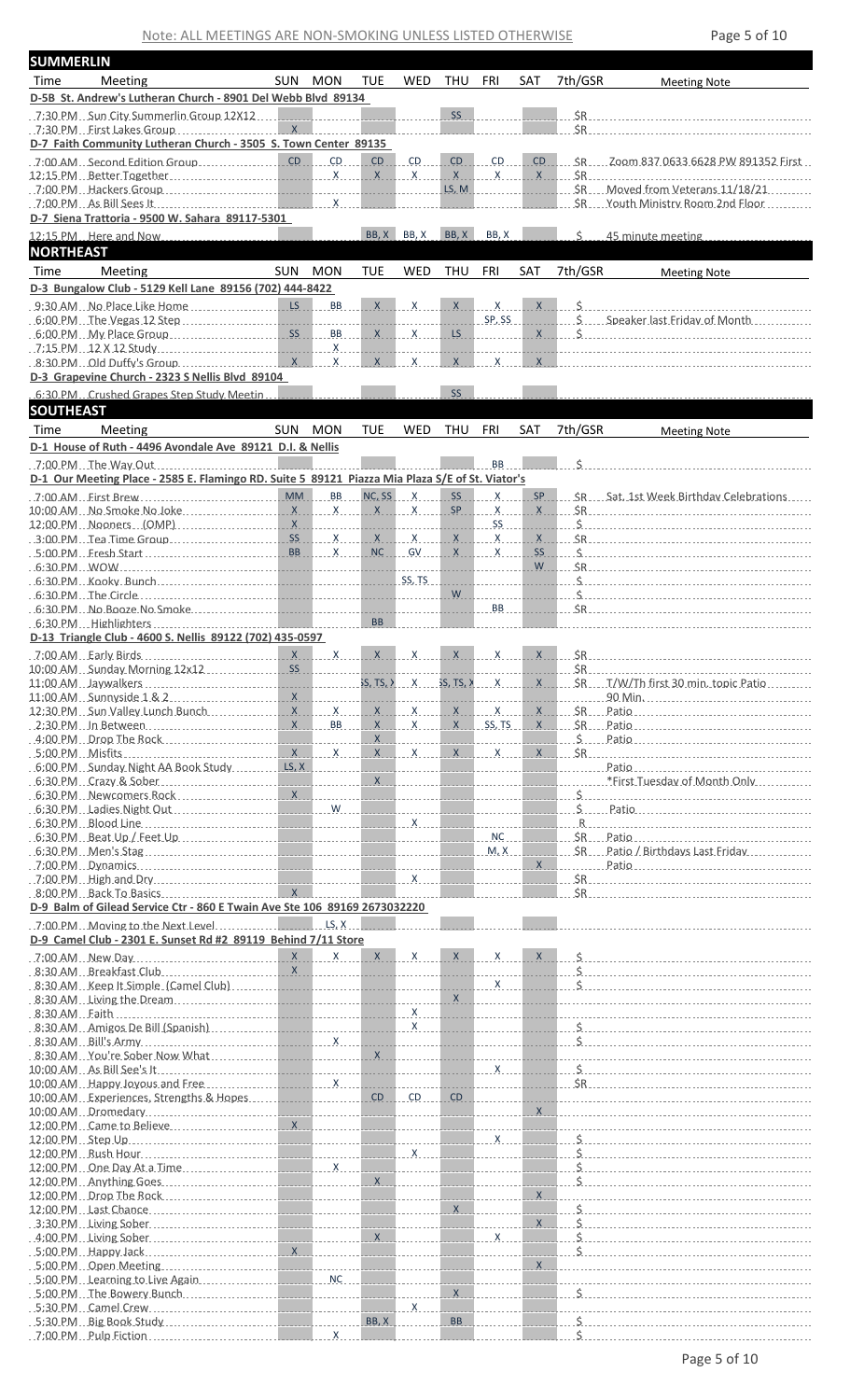| <b>SOUTHEAST</b> |                                                                                                                                                                                                                                |              |                                 |            |                                |              |              |            |                                      |                                                                                                                                                                                                                                                                                                                                              |
|------------------|--------------------------------------------------------------------------------------------------------------------------------------------------------------------------------------------------------------------------------|--------------|---------------------------------|------------|--------------------------------|--------------|--------------|------------|--------------------------------------|----------------------------------------------------------------------------------------------------------------------------------------------------------------------------------------------------------------------------------------------------------------------------------------------------------------------------------------------|
| Time             | Meeting                                                                                                                                                                                                                        | SUN MON      |                                 | <b>TUE</b> | <b>WED</b>                     | THU          | FRI          | SAT        | 7th/GSR                              | <b>Meeting Note</b>                                                                                                                                                                                                                                                                                                                          |
|                  | D-9 Camel Club - 2301 E. Sunset Rd #2 89119 Behind 7/11 Store                                                                                                                                                                  |              |                                 |            |                                |              |              |            |                                      |                                                                                                                                                                                                                                                                                                                                              |
|                  |                                                                                                                                                                                                                                |              |                                 |            |                                |              |              |            |                                      |                                                                                                                                                                                                                                                                                                                                              |
|                  |                                                                                                                                                                                                                                |              |                                 |            |                                |              | <b>SP</b>    |            |                                      | the contract of the contract of the contract of the contract of the contract of the contract of the contract of                                                                                                                                                                                                                              |
|                  |                                                                                                                                                                                                                                |              |                                 |            |                                |              |              |            |                                      |                                                                                                                                                                                                                                                                                                                                              |
|                  |                                                                                                                                                                                                                                |              |                                 |            |                                |              |              |            |                                      |                                                                                                                                                                                                                                                                                                                                              |
|                  |                                                                                                                                                                                                                                |              |                                 |            |                                |              |              |            |                                      |                                                                                                                                                                                                                                                                                                                                              |
|                  |                                                                                                                                                                                                                                |              |                                 |            |                                |              |              | <u>x</u>   |                                      | $SR$ and $SR$ and $SR$ and $SR$ and $SR$ and $SR$ and $SR$ and $SR$ and $SR$ and $SR$ and $SR$ and $SR$ and $SR$ and $SR$ and $SR$ and $SR$ and $SR$ and $SR$ and $SR$ and $SR$ and $SR$ and $SR$ and $SR$ and $SR$ and $SR$ and $SR$ and $SR$ and $SR$ a                                                                                    |
|                  |                                                                                                                                                                                                                                |              |                                 |            |                                |              |              |            |                                      |                                                                                                                                                                                                                                                                                                                                              |
|                  |                                                                                                                                                                                                                                |              |                                 |            | ______________________________ |              |              |            |                                      |                                                                                                                                                                                                                                                                                                                                              |
|                  |                                                                                                                                                                                                                                |              |                                 |            |                                | $X_{\cdots}$ |              |            |                                      |                                                                                                                                                                                                                                                                                                                                              |
|                  |                                                                                                                                                                                                                                |              |                                 |            |                                |              |              |            |                                      | $X$ $X$ $X$ $S$ R                                                                                                                                                                                                                                                                                                                            |
|                  |                                                                                                                                                                                                                                |              |                                 |            | $\mathsf{X}$                   | X            | $\mathsf{X}$ |            |                                      | X _____________ MIDNIGHT MEETING ______________________                                                                                                                                                                                                                                                                                      |
|                  | D-9 Private Home - 1849 La Brisa Ave. 89169                                                                                                                                                                                    |              |                                 |            |                                |              |              |            |                                      |                                                                                                                                                                                                                                                                                                                                              |
|                  | 10:00 AM Breakfast of Champions                                                                                                                                                                                                |              |                                 |            |                                |              |              |            |                                      | SP. X 5 30 min. mtg./info702-403.9375                                                                                                                                                                                                                                                                                                        |
|                  | D-9 Spencer House - 3614 Spencer Street 89169-3174                                                                                                                                                                             | $\mathsf{X}$ |                                 |            |                                | $\mathsf{X}$ |              |            |                                      |                                                                                                                                                                                                                                                                                                                                              |
|                  | 7:00 PM Men's Open Discussion                                                                                                                                                                                                  |              |                                 |            |                                |              |              |            |                                      | Meditation & Music                                                                                                                                                                                                                                                                                                                           |
| <b>NORTHWEST</b> |                                                                                                                                                                                                                                |              |                                 |            |                                |              |              |            |                                      |                                                                                                                                                                                                                                                                                                                                              |
| Time             | <b>Meeting</b>                                                                                                                                                                                                                 | SUN          | <b>MON</b>                      | <b>TUE</b> | WED                            | THU          | FRI          | <b>SAT</b> | 7th/GSR                              | <b>Meeting Note</b>                                                                                                                                                                                                                                                                                                                          |
|                  | D-5B 164 House - 1204 Bailey Dr. 89106                                                                                                                                                                                         |              |                                 |            |                                |              |              |            |                                      |                                                                                                                                                                                                                                                                                                                                              |
|                  |                                                                                                                                                                                                                                |              |                                 |            |                                |              |              |            | $\mathsf{X}$                         | Food Provided/Bring Food Optional                                                                                                                                                                                                                                                                                                            |
|                  |                                                                                                                                                                                                                                |              |                                 |            |                                |              |              |            |                                      | S  Cross Talk / Hybrid ID 838 2962 4348.                                                                                                                                                                                                                                                                                                     |
|                  |                                                                                                                                                                                                                                |              |                                 |            |                                |              | CD           |            | .<br>the contract of the contract of | Cross Talk / Hybrid ID 868 1512 6630<br>Cross Talk / Hybrid ID 815 1841 3986                                                                                                                                                                                                                                                                 |
|                  | D-5B Advent United Methodist Church - 3460 N. Rancho Rd. 89130                                                                                                                                                                 |              |                                 |            |                                |              |              |            |                                      |                                                                                                                                                                                                                                                                                                                                              |
|                  | 6:00 PM Step Sisters (CME)                                                                                                                                                                                                     |              |                                 |            |                                | BB, W        |              |            |                                      | $SR$ Room C-3                                                                                                                                                                                                                                                                                                                                |
|                  | D-5B Call 579-4639 for directions. - Private Home                                                                                                                                                                              |              |                                 |            |                                |              |              |            |                                      |                                                                                                                                                                                                                                                                                                                                              |
|                  |                                                                                                                                                                                                                                |              |                                 |            |                                |              |              |            |                                      | SR Valley Dr/Coran                                                                                                                                                                                                                                                                                                                           |
|                  | D-5B Canyon Ridge Church - 6200 West Lone Mountain Road 89130 Room C-120                                                                                                                                                       |              |                                 |            |                                |              |              |            |                                      |                                                                                                                                                                                                                                                                                                                                              |
|                  | 5:30 PM Primary Purpose Group II.                                                                                                                                                                                              |              | $\overline{X}$                  |            |                                | <b>BB</b>    |              |            |                                      | SR                                                                                                                                                                                                                                                                                                                                           |
|                  | D-5B Choices - 4343 N. Rancho Dr. Suite 240M 89130                                                                                                                                                                             |              |                                 |            |                                |              |              |            |                                      |                                                                                                                                                                                                                                                                                                                                              |
|                  |                                                                                                                                                                                                                                |              |                                 |            |                                |              |              |            |                                      | $X = B_1, X = C_2, X = C_3, X = C_4, X = C_5, X = C_6, X = C_7, X = C_8, X = C_7, X = C_8, X = C_9, X = C_1, X = C_1, X = C_2, X = C_1, X = C_1, X = C_2, X = C_1, X = C_1, X = C_2, X = C_1, X = C_1, X = C_2, X = C_1, X = C_2, X = C_1, X = C_2, X = C_1, X = C_2, X = C_1, X = C_2, X = C_1, X = C_2, X = C_1, X = C_2, X = C_1, X = C_$ |
|                  |                                                                                                                                                                                                                                |              |                                 |            |                                |              |              |            |                                      | <u>x x x x x x x x s contracts</u>                                                                                                                                                                                                                                                                                                           |
|                  | 10:00 AM Veterans and Active Duty Meeting                                                                                                                                                                                      |              |                                 | .          | <u> 1111111111</u>             | .            |              |            |                                      | CD                                                                                                                                                                                                                                                                                                                                           |
|                  |                                                                                                                                                                                                                                |              |                                 |            |                                |              |              |            |                                      |                                                                                                                                                                                                                                                                                                                                              |
|                  |                                                                                                                                                                                                                                |              |                                 |            |                                |              |              |            |                                      |                                                                                                                                                                                                                                                                                                                                              |
|                  | 2:30 PM Choices                                                                                                                                                                                                                |              |                                 |            |                                |              |              |            |                                      | NC, X NC, X NC, X NC, X NC, X NC, X NC, X NC, X NC, X NC, X NC, X NC, X NC, X NC, X NC, X NC, X NC, X NC, X NC,                                                                                                                                                                                                                              |
|                  | 4:00 PM Choices                                                                                                                                                                                                                |              |                                 |            |                                |              |              |            |                                      |                                                                                                                                                                                                                                                                                                                                              |
| 5:30 PM Choices  |                                                                                                                                                                                                                                | X            | $\mathsf{X}$                    | X          | $\mathsf{X}$                   | X            | $\mathsf{X}$ | X          | Ś.                                   |                                                                                                                                                                                                                                                                                                                                              |
|                  |                                                                                                                                                                                                                                |              |                                 |            |                                |              | CL, X        | CL, X      |                                      |                                                                                                                                                                                                                                                                                                                                              |
|                  | D-5B First Christian Church - 101 S. Rancho Dr. 89106                                                                                                                                                                          |              |                                 |            |                                |              |              |            |                                      |                                                                                                                                                                                                                                                                                                                                              |
|                  |                                                                                                                                                                                                                                |              |                                 |            |                                |              |              |            |                                      |                                                                                                                                                                                                                                                                                                                                              |
|                  |                                                                                                                                                                                                                                |              |                                 |            |                                |              |              |            |                                      | X SR Room 3 *** District 3 ***                                                                                                                                                                                                                                                                                                               |
|                  |                                                                                                                                                                                                                                |              |                                 |            |                                |              |              |            |                                      | BB B Room 3 *** District 3 ***                                                                                                                                                                                                                                                                                                               |
|                  | D-5B Foundation for Recovery - 4800 Alpine Place Room D 89107 Elevator to 2nd Floor, *** Wheelchair Accessible***                                                                                                              |              |                                 |            |                                |              |              |            |                                      |                                                                                                                                                                                                                                                                                                                                              |
|                  | .7:00 AM Serenity @ 7 $\ldots$ $\ldots$ $\ldots$ $\ldots$ $\ldots$ $\ldots$ $\ldots$ $\ldots$ $\ldots$ $\ldots$ $\ldots$                                                                                                       |              |                                 |            |                                |              | .            |            |                                      | $NC, X \qquad \zeta$                                                                                                                                                                                                                                                                                                                         |
|                  |                                                                                                                                                                                                                                |              |                                 |            |                                |              |              |            |                                      |                                                                                                                                                                                                                                                                                                                                              |
|                  | .7:00 PM. Keep Coming Back                                                                                                                                                                                                     |              | BB, X SS, X NC, X SP, X X LS, X |            |                                |              |              |            |                                      | $X \cup S$ Room A $\ldots$                                                                                                                                                                                                                                                                                                                   |
|                  | D-5B KCB Club - 5715 W. Alexander #145 89130                                                                                                                                                                                   |              |                                 |            |                                |              |              |            |                                      |                                                                                                                                                                                                                                                                                                                                              |
|                  |                                                                                                                                                                                                                                |              |                                 | X          | $\mathsf{X}$                   |              |              |            |                                      | <u>x x x x 5R 45 Minutes 2000 minutes x 100 minutes</u>                                                                                                                                                                                                                                                                                      |
|                  | .7:00 AM Fresh Start II<br>8:30 AM Sunday AM Men's Step Study M.SS                                                                                                                                                             |              | BB, X X X SS, TS BB, X BB, X    |            |                                |              |              |            |                                      | $BB, X \sim SR$                                                                                                                                                                                                                                                                                                                              |
|                  |                                                                                                                                                                                                                                |              |                                 |            | <u>-----------------</u>       |              |              |            |                                      | W _ _ _ _ \$ _ _ _ ***90 Minutes***                                                                                                                                                                                                                                                                                                          |
|                  | 11:00 AM North Rancho Group Network 2014 X 2014 11:00 AM North Rancho Group                                                                                                                                                    |              |                                 |            |                                |              |              |            |                                      | SR                                                                                                                                                                                                                                                                                                                                           |
|                  | 12:00 PM Second Chance at Life                                                                                                                                                                                                 |              |                                 |            |                                |              |              |            |                                      | $SS_1$ $X_2$ $BB, X_3$ $X_4$ $X_5$ $X_6$ $X_7$ $X_8$ $X_9$ $X_1$ $X_2$ $X_3$ $X_4$ $X_5$ $X_6$ $X_7$ $X_8$ $X_9$ $X_1$ $X_2$ $X_3$ $X_4$ $X_5$ $X_6$ $X_7$ $X_8$ $X_9$ $X_1$ $X_2$ $X_3$ $X_4$ $X_5$ $X_6$ $X_7$ $X_8$ $X_9$ $X_$                                                                                                            |
|                  | 2:30 PM The Third Legacy Group                                                                                                                                                                                                 |              |                                 |            | $LS, X$ BB                     |              | $X$ $X$      | NC, SP     |                                      | S Last Sunday Potluck                                                                                                                                                                                                                                                                                                                        |
|                  |                                                                                                                                                                                                                                |              |                                 |            |                                |              |              |            | $NC, X$ $\leq$ $SR$                  |                                                                                                                                                                                                                                                                                                                                              |
|                  | $\frac{1}{2}$ 7:00 PM What's Going On?                                                                                                                                                                                         |              |                                 |            |                                |              |              |            |                                      | $\zeta$                                                                                                                                                                                                                                                                                                                                      |
|                  | 7:00 PM Sobriety & Beyond Communication and The Communication of the Communication of the Communication of the                                                                                                                 |              |                                 |            |                                |              | SP, X        |            |                                      |                                                                                                                                                                                                                                                                                                                                              |
|                  | . 7:00 PM Women's Promises Group                                                                                                                                                                                               |              |                                 |            |                                |              |              |            |                                      | $\ldots$ . 7:00 PM $\ldots$ Sunlight of the Spirit $\ldots$ . $\ldots$ . $\ldots$ . With $\ldots$ . $\ldots$ . $\ldots$ . $\ldots$ . $\ldots$ . SR $\ldots$ . $\ldots$ . $\ldots$ . $\ldots$ . $\ldots$ . $\ldots$ . $\ldots$                                                                                                                |
|                  | 8:30 PM Principles B4 Personalities                                                                                                                                                                                            |              |                                 |            | .                              |              |              |            |                                      |                                                                                                                                                                                                                                                                                                                                              |
|                  | D-5B Keystone Club - 2525 N. Decatur Blvd. #1 89108-2976                                                                                                                                                                       |              |                                 |            |                                |              |              |            |                                      |                                                                                                                                                                                                                                                                                                                                              |
|                  |                                                                                                                                                                                                                                |              |                                 |            |                                |              |              |            |                                      |                                                                                                                                                                                                                                                                                                                                              |
|                  |                                                                                                                                                                                                                                |              |                                 |            |                                |              |              |            |                                      | $SS$ $X$ $X$ $SR$                                                                                                                                                                                                                                                                                                                            |
|                  |                                                                                                                                                                                                                                |              |                                 |            |                                |              |              |            |                                      |                                                                                                                                                                                                                                                                                                                                              |
|                  | 10:30 AM Carry This Message                                                                                                                                                                                                    |              | CD, SS                          |            |                                |              |              |            |                                      |                                                                                                                                                                                                                                                                                                                                              |
|                  |                                                                                                                                                                                                                                |              |                                 |            |                                |              |              |            |                                      |                                                                                                                                                                                                                                                                                                                                              |
|                  |                                                                                                                                                                                                                                |              |                                 |            |                                |              |              |            |                                      |                                                                                                                                                                                                                                                                                                                                              |
|                  | 5:30 PM Into Action Group                                                                                                                                                                                                      |              |                                 | BB, X      |                                |              |              |            |                                      |                                                                                                                                                                                                                                                                                                                                              |
|                  |                                                                                                                                                                                                                                |              |                                 |            |                                |              |              |            |                                      |                                                                                                                                                                                                                                                                                                                                              |
|                  |                                                                                                                                                                                                                                |              |                                 |            |                                |              |              |            |                                      |                                                                                                                                                                                                                                                                                                                                              |
|                  |                                                                                                                                                                                                                                |              |                                 |            | BB, X                          |              |              |            |                                      |                                                                                                                                                                                                                                                                                                                                              |
|                  |                                                                                                                                                                                                                                |              |                                 |            |                                |              |              |            | NC                                   | $***90$ Minutes $***$                                                                                                                                                                                                                                                                                                                        |
|                  |                                                                                                                                                                                                                                |              |                                 |            |                                |              | $\mathsf{X}$ |            |                                      |                                                                                                                                                                                                                                                                                                                                              |
|                  | 7:00 PM The Language of the Heart [11] The Language of the Heart [11] The Language of the Heart [11] The Language of the Heart [11] The Language of the Heart [11] The Language of the Heart [11] The Language of the Heart [1 |              |                                 |            |                                |              |              |            |                                      |                                                                                                                                                                                                                                                                                                                                              |
|                  |                                                                                                                                                                                                                                |              |                                 |            |                                |              |              |            |                                      |                                                                                                                                                                                                                                                                                                                                              |
|                  | 7:00 PM First 164 Group                                                                                                                                                                                                        |              |                                 |            |                                | <b>BB</b>    |              |            |                                      | $\mathsf{\dot{S}}$                                                                                                                                                                                                                                                                                                                           |
|                  | D-5B Private Home - 100 S. Martin Luther King Blvd. Apt. 2045 89106                                                                                                                                                            |              |                                 |            |                                |              |              |            |                                      |                                                                                                                                                                                                                                                                                                                                              |
|                  |                                                                                                                                                                                                                                |              |                                 |            |                                |              |              |            |                                      |                                                                                                                                                                                                                                                                                                                                              |
|                  | 7:00 PM. Live Easy But Think First                                                                                                                                                                                             |              |                                 |            | M                              |              |              |            | ς                                    |                                                                                                                                                                                                                                                                                                                                              |
|                  | D-5B Private Home - 100 S. Martin Luther King Blvd. Apt. 2027 89106                                                                                                                                                            |              |                                 |            |                                |              |              |            |                                      |                                                                                                                                                                                                                                                                                                                                              |
|                  |                                                                                                                                                                                                                                |              |                                 | $X_{-}$    |                                | X            |              |            |                                      |                                                                                                                                                                                                                                                                                                                                              |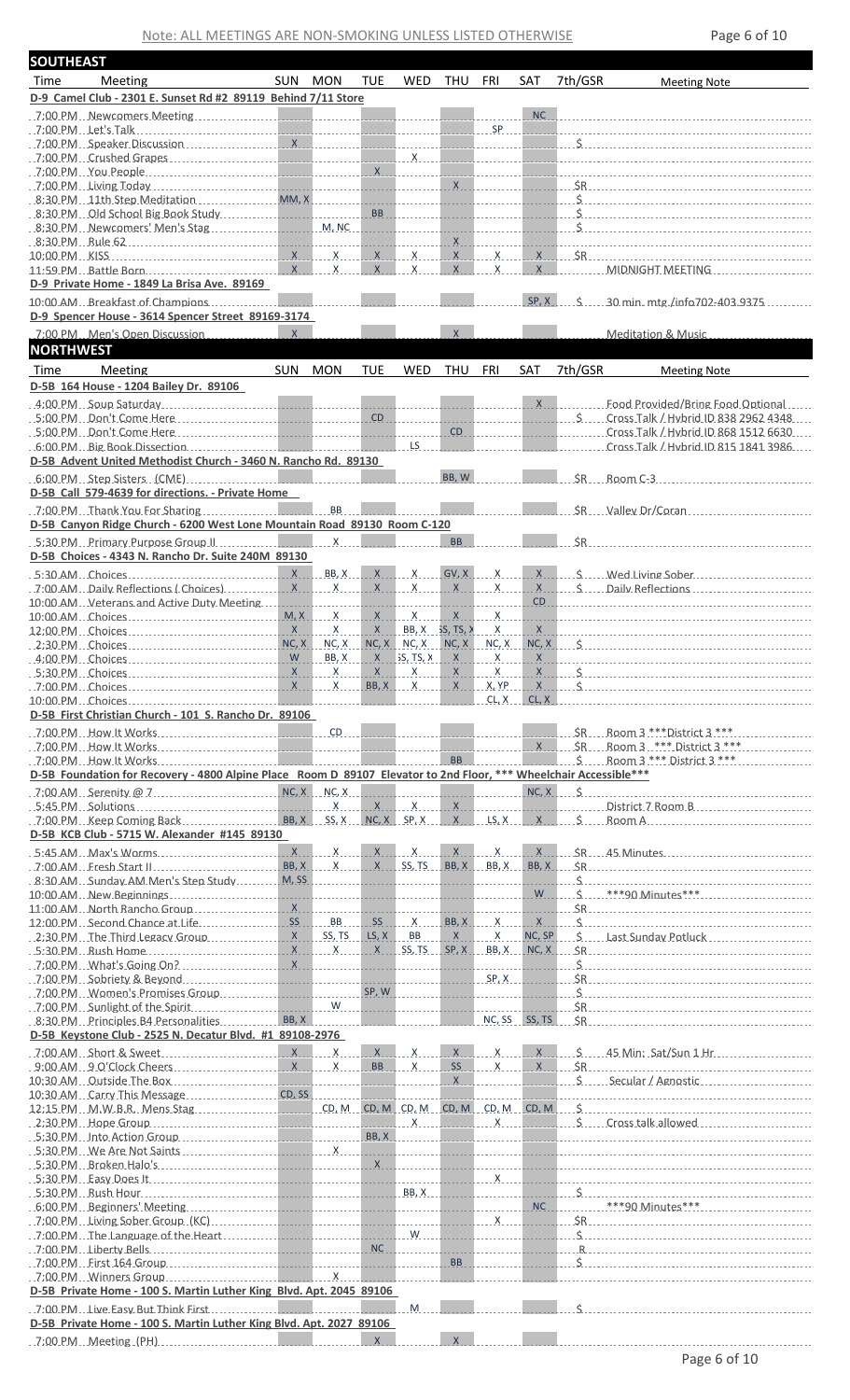| <b>NORTHWEST</b> |                                                                                                                                                                                                                                                            |             |                  |                         |                             |                  |                                                 |                 |                         |                                                                                                                                                                                                                                                                        |
|------------------|------------------------------------------------------------------------------------------------------------------------------------------------------------------------------------------------------------------------------------------------------------|-------------|------------------|-------------------------|-----------------------------|------------------|-------------------------------------------------|-----------------|-------------------------|------------------------------------------------------------------------------------------------------------------------------------------------------------------------------------------------------------------------------------------------------------------------|
| Time             | Meeting                                                                                                                                                                                                                                                    | SUN MON     |                  | <b>TUE</b>              | WED                         | THU              | FRI                                             | SAT             | 7th/GSR                 | <b>Meeting Note</b>                                                                                                                                                                                                                                                    |
|                  | D-5B Private Home - 5105 Forrest Hills Ln. 89108                                                                                                                                                                                                           |             |                  |                         |                             |                  |                                                 |                 |                         |                                                                                                                                                                                                                                                                        |
|                  | 5:30 PM Rebellion Dogs                                                                                                                                                                                                                                     |             |                  |                         |                             | <b>BB</b>        |                                                 |                 |                         | SR                                                                                                                                                                                                                                                                     |
|                  | D-5B Private Home - 9840 West Ann Road 89149                                                                                                                                                                                                               |             |                  |                         |                             |                  |                                                 |                 |                         |                                                                                                                                                                                                                                                                        |
|                  | $.7:00 \text{ PM}$ . Connect the Dots                                                                                                                                                                                                                      |             |                  | <b>SS</b>               |                             |                  |                                                 |                 |                         | SR                                                                                                                                                                                                                                                                     |
|                  | D-5B Recovery House - 6461 Tina Lane 89130                                                                                                                                                                                                                 |             |                  |                         |                             |                  |                                                 |                 |                         |                                                                                                                                                                                                                                                                        |
|                  | 7:00 PM Nicks House Cross Talk Meeting                                                                                                                                                                                                                     |             |                  |                         |                             | <b>BB</b>        |                                                 |                 |                         |                                                                                                                                                                                                                                                                        |
|                  | D-5B Stairway Club - 439 South Decatur 89107                                                                                                                                                                                                               |             |                  |                         |                             |                  |                                                 |                 |                         |                                                                                                                                                                                                                                                                        |
|                  |                                                                                                                                                                                                                                                            |             |                  |                         |                             |                  |                                                 | X               |                         |                                                                                                                                                                                                                                                                        |
|                  |                                                                                                                                                                                                                                                            |             |                  |                         |                             |                  |                                                 |                 |                         | S  Open Meeting                                                                                                                                                                                                                                                        |
|                  |                                                                                                                                                                                                                                                            |             |                  |                         |                             |                  |                                                 |                 |                         |                                                                                                                                                                                                                                                                        |
|                  |                                                                                                                                                                                                                                                            |             |                  |                         |                             |                  | $X$ $X$                                         | <u>istorian</u> |                         |                                                                                                                                                                                                                                                                        |
|                  |                                                                                                                                                                                                                                                            |             | BB, X            |                         |                             |                  | the company of the company of                   |                 |                         | SR                                                                                                                                                                                                                                                                     |
|                  | 12:15 PM $\ldots$ Whiskey and Milk $\ldots$ $\ldots$ $\ldots$ $\ldots$ $\ldots$ $\ldots$ $\ldots$ $\ldots$ $\ldots$ $\ldots$ $\ldots$ $\ldots$ $\ldots$ $\ldots$ $\ldots$ $\ldots$ $\ldots$ $\ldots$ $\ldots$ $\ldots$ $\ldots$ $\ldots$ $\ldots$ $\ldots$ |             |                  |                         |                             |                  |                                                 | <b>STATE</b>    |                         | <u>X</u>                                                                                                                                                                                                                                                               |
|                  | 1:00 PM First Order                                                                                                                                                                                                                                        | SS, TS      |                  |                         |                             |                  | .                                               |                 |                         | ___________________________________                                                                                                                                                                                                                                    |
|                  |                                                                                                                                                                                                                                                            |             |                  |                         |                             |                  | <u> 1999 - Jan Jan Salas, mars an Indonesia</u> |                 |                         | $\zeta$                                                                                                                                                                                                                                                                |
|                  |                                                                                                                                                                                                                                                            |             |                  |                         |                             |                  |                                                 |                 |                         | $\mathbf S$                                                                                                                                                                                                                                                            |
|                  | 3:30 PM Wolves of Recovery and the state of the state of the state of the state of the state of the state of t                                                                                                                                             |             |                  |                         | .                           |                  | the company of the company of the               | CD              |                         |                                                                                                                                                                                                                                                                        |
|                  |                                                                                                                                                                                                                                                            |             |                  |                         |                             |                  | the company of the company of                   | .               |                         | CD S  Last Thursday Speaker                                                                                                                                                                                                                                            |
|                  |                                                                                                                                                                                                                                                            |             |                  |                         |                             |                  |                                                 |                 |                         |                                                                                                                                                                                                                                                                        |
|                  |                                                                                                                                                                                                                                                            |             |                  |                         |                             |                  | W, X                                            |                 |                         |                                                                                                                                                                                                                                                                        |
|                  |                                                                                                                                                                                                                                                            |             |                  |                         |                             |                  |                                                 |                 |                         |                                                                                                                                                                                                                                                                        |
|                  | $.700$ PM $.$ Living Sober (SC) $.000$ PM $.000$ PM $.000$ PM $.000$ PM $.000$ PM $.000$ PM $.000$ PM $.000$ PM $.000$ PM $.000$ PM $.000$ PM $.000$ PM $.000$ PM $.000$ PM $.000$ PM $.000$ PM $.000$ PM $.000$ PM $.000$ PM                              |             |                  |                         |                             |                  | a a bhailtean                                   | .               |                         | $\mathsf{S}$                                                                                                                                                                                                                                                           |
|                  |                                                                                                                                                                                                                                                            |             |                  |                         |                             |                  |                                                 | SP, X           |                         | $\mathbf{s}$                                                                                                                                                                                                                                                           |
|                  | 8:30 PM No Flavor For Your Fare<br>10:00 PM Late Nite Roundup MM.X MM.X X                                                                                                                                                                                  |             |                  |                         | $X$ $X$                     |                  | $X$ X                                           | X               | Ś.                      | SR Previously "Late Nite Serenity"                                                                                                                                                                                                                                     |
|                  | 11:59 PM Nightowl Group                                                                                                                                                                                                                                    |             | MM, X            |                         | $\mathsf{X}$                |                  | $\mathsf{X}$                                    |                 |                         |                                                                                                                                                                                                                                                                        |
|                  | D-5B The Davis House - 721 Cline Street 89145 (702) 233-5624                                                                                                                                                                                               |             |                  |                         |                             |                  |                                                 |                 |                         |                                                                                                                                                                                                                                                                        |
|                  | 10:00 AM Hope Floats                                                                                                                                                                                                                                       |             |                  |                         |                             |                  |                                                 |                 |                         |                                                                                                                                                                                                                                                                        |
|                  | 7:00 PM The Davis House Women's Mtg.                                                                                                                                                                                                                       |             |                  | SP, W                   |                             |                  |                                                 |                 |                         |                                                                                                                                                                                                                                                                        |
|                  | D-7 Floating Meeting - Details @ www.floatingbigbook.com                                                                                                                                                                                                   |             |                  |                         |                             |                  |                                                 |                 |                         |                                                                                                                                                                                                                                                                        |
|                  | 7:30 PM Floating Big Book                                                                                                                                                                                                                                  |             |                  |                         |                             |                  | X                                               |                 | SR                      | Details @ www.floatingbigbook.com.                                                                                                                                                                                                                                     |
| <b>SOUTHWEST</b> |                                                                                                                                                                                                                                                            |             |                  |                         |                             |                  |                                                 |                 |                         |                                                                                                                                                                                                                                                                        |
| Time             | Meeting                                                                                                                                                                                                                                                    | SUN MON     |                  | <b>TUE</b>              | WED                         | THU              | FRI                                             | <b>SAT</b>      | 7th/GSR                 | <b>Meeting Note</b>                                                                                                                                                                                                                                                    |
|                  | D-7 Cornerstone Christian Church - 5825 West Eldora Ave. 89146                                                                                                                                                                                             |             |                  |                         |                             |                  |                                                 |                 |                         |                                                                                                                                                                                                                                                                        |
|                  |                                                                                                                                                                                                                                                            |             |                  |                         | SS, X                       |                  |                                                 |                 |                         | SR. Room 206                                                                                                                                                                                                                                                           |
|                  | D-7 Desert Fawn Homes - 5260 Ganado Drive 89103-2465                                                                                                                                                                                                       |             |                  |                         |                             |                  |                                                 |                 |                         |                                                                                                                                                                                                                                                                        |
|                  | 10:00 AM Come As You Are                                                                                                                                                                                                                                   | $W$ , $X$ . |                  |                         |                             |                  |                                                 |                 |                         |                                                                                                                                                                                                                                                                        |
|                  |                                                                                                                                                                                                                                                            |             |                  |                         |                             |                  |                                                 |                 |                         |                                                                                                                                                                                                                                                                        |
|                  |                                                                                                                                                                                                                                                            |             |                  |                         |                             |                  |                                                 |                 |                         |                                                                                                                                                                                                                                                                        |
|                  |                                                                                                                                                                                                                                                            |             |                  |                         |                             | LS, W            |                                                 |                 |                         |                                                                                                                                                                                                                                                                        |
|                  | D-7 Foursquare Church in Blue Diamond - 7 Diamond St. 89004                                                                                                                                                                                                |             |                  |                         |                             |                  |                                                 |                 |                         |                                                                                                                                                                                                                                                                        |
|                  | $.7:00$ PM $.$ Blue Diamond Wednesday $.$                                                                                                                                                                                                                  |             |                  |                         | <b>CD</b>                   |                  |                                                 | X               |                         |                                                                                                                                                                                                                                                                        |
|                  |                                                                                                                                                                                                                                                            |             |                  |                         |                             |                  |                                                 |                 |                         |                                                                                                                                                                                                                                                                        |
|                  | D-7 Jackpot Bar and Grill - 4485 S Jones Blvd. 89103                                                                                                                                                                                                       |             |                  |                         |                             |                  |                                                 |                 |                         |                                                                                                                                                                                                                                                                        |
|                  | D-7 Maza Restaurant - 2550 S. Rainbow Blvd. 89146                                                                                                                                                                                                          |             |                  | $M_{\text{max}}$        | $\mathsf{M}_{\mathsf{max}}$ | $M_{\text{max}}$ | M                                               |                 |                         | $SR - 45$ Min.                                                                                                                                                                                                                                                         |
|                  |                                                                                                                                                                                                                                                            |             |                  |                         |                             |                  |                                                 |                 |                         |                                                                                                                                                                                                                                                                        |
|                  | $5:30 \text{ PM}$ AA Men's Stag                                                                                                                                                                                                                            |             |                  |                         |                             | M, X             |                                                 |                 |                         | Food/Fellowship                                                                                                                                                                                                                                                        |
|                  | D-7 Mountain View Church - 6001 W. Oakey Boulevard 89146                                                                                                                                                                                                   |             |                  | $\mathsf{X}$            | $\mathsf{x}$                | $\mathsf{X}$     | $\mathsf{x}$                                    |                 |                         |                                                                                                                                                                                                                                                                        |
|                  |                                                                                                                                                                                                                                                            |             | $\overline{X}$   |                         |                             |                  |                                                 |                 |                         |                                                                                                                                                                                                                                                                        |
|                  | D-7 Nevada Trails Park - 7075 West Mardon Ave. 89113                                                                                                                                                                                                       |             |                  |                         | $\mathsf{x}$                | $\mathbf{x}$     | $\mathsf{x}$                                    |                 |                         |                                                                                                                                                                                                                                                                        |
|                  |                                                                                                                                                                                                                                                            |             |                  |                         |                             |                  |                                                 |                 |                         | X ______________Underneath awning, next to Sprouts                                                                                                                                                                                                                     |
|                  | D-7 Office Building - 4550 W. Oakey Blvd. Suite 109 7029085825                                                                                                                                                                                             |             |                  |                         |                             |                  |                                                 |                 |                         |                                                                                                                                                                                                                                                                        |
|                  |                                                                                                                                                                                                                                                            |             |                  | BB, M                   |                             |                  |                                                 |                 |                         |                                                                                                                                                                                                                                                                        |
|                  | D-7 Private Home - 6676 Boxwood Lane 89103                                                                                                                                                                                                                 |             |                  |                         |                             |                  |                                                 |                 |                         |                                                                                                                                                                                                                                                                        |
|                  | 7:00 PM Tuesday Speaker                                                                                                                                                                                                                                    |             | ________________ | SP                      |                             |                  |                                                 |                 |                         | SR                                                                                                                                                                                                                                                                     |
|                  | D-7 Private Home - 792 Eldora Circle Unit B 89146                                                                                                                                                                                                          |             |                  |                         |                             |                  |                                                 |                 |                         |                                                                                                                                                                                                                                                                        |
|                  |                                                                                                                                                                                                                                                            |             |                  |                         |                             |                  |                                                 |                 |                         |                                                                                                                                                                                                                                                                        |
|                  | D-7 Private Home - Call or email for location 89148 (702) 706-5164 tntlv164@gmail.com                                                                                                                                                                      |             |                  |                         |                             | <b>BB</b>        |                                                 |                 |                         |                                                                                                                                                                                                                                                                        |
|                  | 7:00 PM Thursday Night Thumpers                                                                                                                                                                                                                            |             |                  |                         |                             |                  |                                                 |                 | $\overline{\text{S}}$ R |                                                                                                                                                                                                                                                                        |
|                  | D-7 The Crossing Church - 7950 W. Windmill Lane 89113                                                                                                                                                                                                      |             |                  |                         |                             | $\mathsf{X}$     |                                                 |                 |                         |                                                                                                                                                                                                                                                                        |
|                  |                                                                                                                                                                                                                                                            |             |                  |                         |                             |                  |                                                 |                 | <b>SR</b>               |                                                                                                                                                                                                                                                                        |
|                  | D-7 The Lakes Lutheran Church - 8200 W. Sahara Avenue 89117                                                                                                                                                                                                |             |                  |                         |                             |                  |                                                 |                 |                         |                                                                                                                                                                                                                                                                        |
|                  |                                                                                                                                                                                                                                                            |             |                  |                         |                             |                  |                                                 |                 |                         | SR. Hybrid M-F Zoom ID:8959392344 PC363                                                                                                                                                                                                                                |
|                  |                                                                                                                                                                                                                                                            |             |                  |                         |                             |                  |                                                 | <b>Contract</b> |                         | SRRoom behind the evm                                                                                                                                                                                                                                                  |
|                  |                                                                                                                                                                                                                                                            |             |                  |                         |                             | SS, W            |                                                 |                 |                         | Super Cimmaron & Sahara                                                                                                                                                                                                                                                |
|                  |                                                                                                                                                                                                                                                            |             |                  |                         |                             |                  | CD, M                                           | <b>STATE</b>    |                         | SR Meet in Church Sanctuary                                                                                                                                                                                                                                            |
|                  |                                                                                                                                                                                                                                                            |             |                  |                         |                             |                  |                                                 |                 |                         |                                                                                                                                                                                                                                                                        |
|                  | D-7 The Meeting Space - 6115 South Rainbow Blvd. Ste.107 89118 (702)726-9218                                                                                                                                                                               |             |                  |                         |                             |                  |                                                 |                 |                         |                                                                                                                                                                                                                                                                        |
|                  |                                                                                                                                                                                                                                                            |             |                  |                         |                             |                  |                                                 |                 |                         | X 45 minute mtg./Room #107                                                                                                                                                                                                                                             |
|                  | 8:00 AM Welcome Home                                                                                                                                                                                                                                       |             | $X$ $X$ $X$ $X$  |                         |                             |                  | $X$ $X$                                         |                 |                         | X SR Room # 107                                                                                                                                                                                                                                                        |
|                  |                                                                                                                                                                                                                                                            |             |                  |                         |                             |                  |                                                 |                 |                         | Room # 103                                                                                                                                                                                                                                                             |
|                  |                                                                                                                                                                                                                                                            |             |                  |                         |                             |                  |                                                 |                 |                         | W.X. SR. Room 107/Welcome Home Womens                                                                                                                                                                                                                                  |
|                  | 10:00 AM Veterans AA Meeting                                                                                                                                                                                                                               |             |                  |                         |                             |                  | .                                               |                 |                         | CD Room 103                                                                                                                                                                                                                                                            |
|                  | 10:00 AM Sunday in Sobriety                                                                                                                                                                                                                                |             |                  |                         |                             |                  |                                                 |                 |                         | $\sim$ \$ Room 107 $\sim$ 8.000 $\sim$ 8.000 $\sim$ 8.000 $\sim$ 8.000 $\sim$ 8.000 $\sim$ 8.000 $\sim$ 8.000 $\sim$ 8.000 $\sim$ 8.000 $\sim$ 8.000 $\sim$ 8.000 $\sim$ 8.000 $\sim$ 8.000 $\sim$ 8.000 $\sim$ 8.000 $\sim$ 8.000 $\sim$ 8.000 $\sim$ 8.000 $\sim$ 8. |
|                  |                                                                                                                                                                                                                                                            | BB.X        |                  |                         |                             |                  | $\overline{X}$                                  |                 |                         |                                                                                                                                                                                                                                                                        |
|                  | 12:00 PM Connect The Dots<br>12:15 PM The Lunch Space                                                                                                                                                                                                      | <b>MM</b>   |                  |                         |                             |                  |                                                 |                 |                         | X X X X X X X S Room 107 45 min mtg.                                                                                                                                                                                                                                   |
|                  | 1:30 PM Heavily Meditated                                                                                                                                                                                                                                  | MM, X       |                  |                         | <u>.</u>                    |                  | the company of the company of                   |                 |                         |                                                                                                                                                                                                                                                                        |
|                  | 3:30 PM Serenity in the Afternoon                                                                                                                                                                                                                          | .           | $X$ $X$ $X$ $X$  |                         |                             |                  |                                                 | . X             |                         |                                                                                                                                                                                                                                                                        |
|                  | 5:30 PM Punk Rock Bottom                                                                                                                                                                                                                                   |             |                  |                         |                             |                  |                                                 | CD              |                         |                                                                                                                                                                                                                                                                        |
|                  |                                                                                                                                                                                                                                                            |             |                  | BB <sub>.</sub><br>W, X | $-BB$                       |                  | $LS$ $X$                                        | BB              | SR                      | Room 107 / Last Sat. Spkr Mtg.                                                                                                                                                                                                                                         |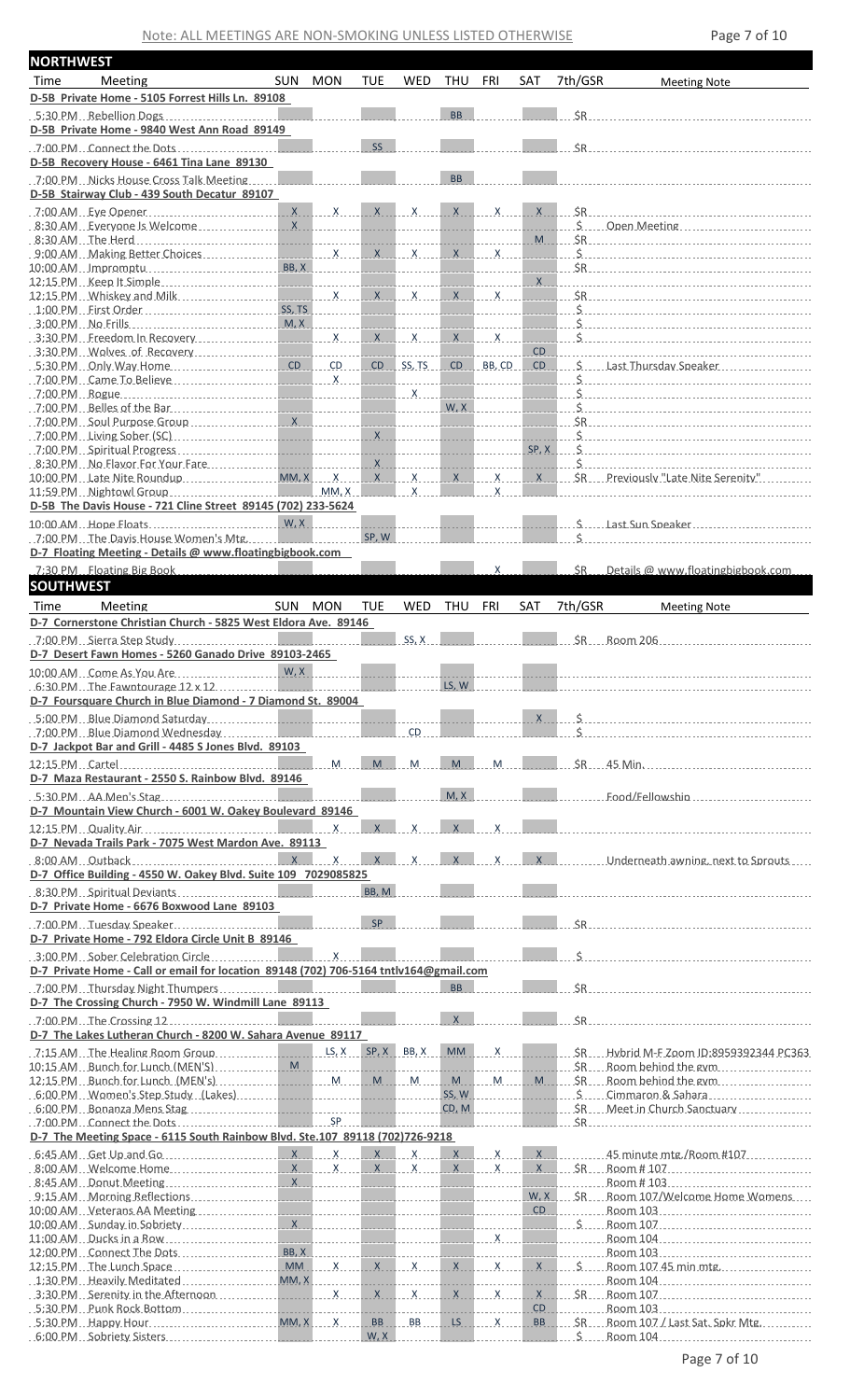Note: ALL MEETINGS ARE NON-SMOKING UNLESS LISTED OTHERWISE Page 8 of 10

| <b>SOUTHWEST</b> |                                                                                                               |              |            |            |              |            |                                           |           |              |                                                                                                                                                                                                                                |
|------------------|---------------------------------------------------------------------------------------------------------------|--------------|------------|------------|--------------|------------|-------------------------------------------|-----------|--------------|--------------------------------------------------------------------------------------------------------------------------------------------------------------------------------------------------------------------------------|
| Time             | Meeting                                                                                                       | SUN MON      |            | <b>TUE</b> | WED          | THU FRI    |                                           | SAT       | 7th/GSR      | <b>Meeting Note</b>                                                                                                                                                                                                            |
|                  | D-7 The Meeting Space - 6115 South Rainbow Blvd. Ste.107 89118 (702)726-9218                                  |              |            |            |              |            |                                           |           |              |                                                                                                                                                                                                                                |
|                  |                                                                                                               |              |            |            | LS, W        |            |                                           |           |              |                                                                                                                                                                                                                                |
|                  |                                                                                                               |              |            |            | .            |            | <u>in de de de d</u>                      |           | <u>.</u>     |                                                                                                                                                                                                                                |
|                  |                                                                                                               |              |            |            |              |            | SP, X                                     |           |              |                                                                                                                                                                                                                                |
|                  |                                                                                                               |              |            |            | SP, X        |            |                                           |           |              | <u>Room 104</u>                                                                                                                                                                                                                |
|                  |                                                                                                               |              |            |            |              |            |                                           | .         |              | $S_{\text{max}}$ Room 107                                                                                                                                                                                                      |
|                  | $7:15 \text{ PM}$ Soberlicious                                                                                |              | .          |            |              |            |                                           |           |              |                                                                                                                                                                                                                                |
| 8:30 PM Rule 62  | <b>OUT OF AREA - DUCKWATER</b>                                                                                | X            | SS, TS     | $X_{--}$   | . X.         | X          | $\mathsf{X}$                              | $X_{-}$   |              | Room #107                                                                                                                                                                                                                      |
|                  | Meeting                                                                                                       | SUN MON      |            |            | WED          |            | <b>FRI</b>                                |           |              |                                                                                                                                                                                                                                |
| Time             | D-19 Duckwater - 206 Newe Street 89314 775-863-0455                                                           |              |            | <b>TUE</b> |              | THU        |                                           | SAT       | 7th/GSR      | <b>Meeting Note</b>                                                                                                                                                                                                            |
|                  | $6:30$ PM $\blacksquare$ Red Road                                                                             |              |            |            | $\mathsf{X}$ |            |                                           |           | <u>.</u>     | 3rd Wed. Big Book Study                                                                                                                                                                                                        |
|                  | 7:30 PM Red Road                                                                                              | $\mathsf{X}$ |            |            |              |            |                                           |           |              |                                                                                                                                                                                                                                |
|                  | <b>OUT OF AREA - LAUGHLIN</b>                                                                                 |              |            |            |              |            |                                           |           |              |                                                                                                                                                                                                                                |
| Time             | Meeting                                                                                                       | SUN MON      |            | <b>TUE</b> | WED          | THU FRI    |                                           | SAT       | 7th/GSR      | <b>Meeting Note</b>                                                                                                                                                                                                            |
|                  | D-1 Riverside Hotel & Casino - 2900 S. Casino Drive 89029 702-298-2535                                        |              |            |            |              |            |                                           |           |              |                                                                                                                                                                                                                                |
|                  | 12:00 PM Riverside Hotel (Call for meetings).                                                                 |              |            |            |              |            |                                           |           |              |                                                                                                                                                                                                                                |
|                  | <b>OUT OF AREA - BULLHEAD CITY</b>                                                                            |              |            |            |              |            |                                           |           |              |                                                                                                                                                                                                                                |
| Time             | Meeting                                                                                                       | SUN.         | <b>MON</b> | <b>TUE</b> | WED          | THU        | <b>FRI</b>                                | SAT       | 7th/GSR      | <b>Meeting Note</b>                                                                                                                                                                                                            |
|                  | D-1 Bullhead City Central Office - 928-763-4499<br>12:00 PM Bullhead City - Call for meetings                 |              |            |            |              |            |                                           |           |              | Call (928) 763-4499                                                                                                                                                                                                            |
|                  | <b>OUT OF AREA - PAHRUMP</b>                                                                                  |              |            |            |              |            |                                           |           |              |                                                                                                                                                                                                                                |
| Time             | Meeting                                                                                                       | SUN MON      |            | <b>TUE</b> | <b>WED</b>   | THU FRI    |                                           | SAT       | 7th/GSR      | <b>Meeting Note</b>                                                                                                                                                                                                            |
|                  | D-17 1st Step Club - 1061 2nd Street 89048                                                                    |              |            |            |              |            |                                           |           |              |                                                                                                                                                                                                                                |
|                  |                                                                                                               |              |            |            |              |            |                                           |           |              | $SM, X, \_S M, X, \_S M, X, \_S M, X, \_S M, X, \_S M, X, \_S M, X, \ldots, \S M, X, \ldots, \S M \right)$                                                                                                                     |
|                  |                                                                                                               |              |            |            |              |            |                                           |           |              | SM, X. SM, X. SM, X. SM, X. SM, X.  X.  SR Saturday Non Smoking                                                                                                                                                                |
|                  | 12:30 PM Sunday Study of the 12x12                                                                            |              | SS, X      |            | <u>.</u>     |            |                                           |           |              |                                                                                                                                                                                                                                |
|                  |                                                                                                               |              |            |            |              |            |                                           |           |              |                                                                                                                                                                                                                                |
|                  |                                                                                                               |              |            |            |              |            |                                           |           |              | BB, X R Smoking                                                                                                                                                                                                                |
|                  |                                                                                                               |              |            |            |              |            | SM, X                                     |           | $\mathsf{S}$ |                                                                                                                                                                                                                                |
|                  |                                                                                                               |              |            |            |              |            | $\lfloor \mathsf{LS}, \mathsf{X} \rfloor$ |           |              | Smoking and the state of the state of the state of the state of the state of the state of the state of the state of the state of the state of the state of the state of the state of the state of the state of the state of th |
|                  |                                                                                                               |              |            |            |              |            |                                           | CD.       |              | SR Non Smoking                                                                                                                                                                                                                 |
|                  | D-17 NITOR - 1230 S. Loop Road #2 89048-4747                                                                  |              |            |            |              |            |                                           |           |              |                                                                                                                                                                                                                                |
|                  |                                                                                                               |              |            |            |              |            |                                           |           |              |                                                                                                                                                                                                                                |
|                  |                                                                                                               |              |            |            |              |            |                                           |           |              |                                                                                                                                                                                                                                |
|                  |                                                                                                               |              |            |            |              |            |                                           |           |              |                                                                                                                                                                                                                                |
|                  |                                                                                                               |              |            |            |              |            |                                           |           |              |                                                                                                                                                                                                                                |
|                  | D-17 Private Location (Dale) - Call (775) 209-0188 89048                                                      |              |            |            |              |            |                                           |           |              |                                                                                                                                                                                                                                |
|                  | $6:30$ PM TGIF Group                                                                                          |              |            |            |              |            | BB, X                                     |           |              | SR Non Smoking                                                                                                                                                                                                                 |
|                  | D-17 The Sober Living House - 2050 N Highway 160, Suite 600 89048                                             |              |            |            |              |            |                                           |           |              |                                                                                                                                                                                                                                |
|                  |                                                                                                               |              |            |            |              |            |                                           |           |              |                                                                                                                                                                                                                                |
|                  |                                                                                                               |              |            |            |              |            |                                           |           |              | Non Smoking <b>Non-Markoving</b>                                                                                                                                                                                               |
|                  | 6:00 PM Eating and Reading (Women's Mee                                                                       |              | BB, X      |            |              |            | <u> 1999 - John Bernson Barbara (</u>     |           |              | Non-Smoking                                                                                                                                                                                                                    |
|                  | <b>OUT OF AREA - SEARCHLIGHT</b>                                                                              |              |            |            |              |            |                                           |           |              |                                                                                                                                                                                                                                |
| Time             | Meeting                                                                                                       | SUN MON      |            | <b>TUE</b> | WED          | THU        | FRI                                       | SAT       | 7th/GSR      | <b>Meeting Note</b>                                                                                                                                                                                                            |
|                  | D-1 Searchlight Community Church - 815 N US Highway 95 89046 702-297-1230                                     |              |            |            |              |            |                                           |           |              |                                                                                                                                                                                                                                |
|                  | 8:00 PM Searchlight AA Meeting                                                                                |              |            |            | Х.           |            |                                           |           | ŚR.          |                                                                                                                                                                                                                                |
|                  | <b>OUT OF AREA - CALIENTE</b>                                                                                 |              |            |            |              |            |                                           |           |              |                                                                                                                                                                                                                                |
| Time             | Meeting                                                                                                       | SUN MON      |            | <b>TUE</b> | <b>WED</b>   | THU        | FRI                                       | SAT       | 7th/GSR      | <b>Meeting Note</b>                                                                                                                                                                                                            |
|                  | D-3 Methodist Church Hall - 140 Tennille Street 89008                                                         |              |            |            |              |            |                                           |           |              |                                                                                                                                                                                                                                |
|                  | 10:00 AM Caliente Big Book Study                                                                              |              |            |            |              |            |                                           | <b>BB</b> |              |                                                                                                                                                                                                                                |
|                  | D-3 Panaca Senior Center - Main St. at Atchinson St. 89042                                                    |              |            |            |              |            |                                           |           |              |                                                                                                                                                                                                                                |
|                  | 5:30 PM Panaca Open Meeting<br><b>OUT OF AREA - MESQUITE</b>                                                  |              |            | $X_{-}$    |              |            |                                           |           |              |                                                                                                                                                                                                                                |
| Time             | Meeting                                                                                                       | SUN MON      |            | <b>TUE</b> | WED          | THU FRI    |                                           | SAT       | 7th/GSR      |                                                                                                                                                                                                                                |
|                  | D-3 Gymnasium - 51 East North First Street 89027 7023466315                                                   |              |            |            |              |            |                                           |           |              | <b>Meeting Note</b>                                                                                                                                                                                                            |
|                  |                                                                                                               |              |            |            |              |            |                                           |           |              |                                                                                                                                                                                                                                |
|                  | 10:30 AM Momen's Meeting (Mesquite) Martin M.X Martin Martin Martin Martin Martin Martin Martin Martin Martin |              |            |            |              |            |                                           |           |              |                                                                                                                                                                                                                                |
|                  |                                                                                                               |              | . X        | X          | $\mathsf{X}$ | X          | $\mathsf{X}$                              | $X -$     |              |                                                                                                                                                                                                                                |
|                  | <b>OUT OF AREA - OVERTON</b>                                                                                  |              |            |            |              |            |                                           |           |              |                                                                                                                                                                                                                                |
| Time             | Meeting                                                                                                       | SUN MON      |            | <b>TUE</b> | WED          | THU        | FRI                                       | SAT       | 7th/GSR      |                                                                                                                                                                                                                                |
|                  | VFW Hall - 324 N. Whitmore 89040                                                                              |              |            |            |              |            |                                           |           |              | <b>Meeting Note</b>                                                                                                                                                                                                            |
|                  | 6:00 PM Happy, Healthy & Free (Overton)                                                                       |              | CD         |            | CD           |            | CD                                        |           | ς.           |                                                                                                                                                                                                                                |
|                  | <b>OUT OF AREA - GOODSPRINGS</b>                                                                              |              |            |            |              |            |                                           |           |              |                                                                                                                                                                                                                                |
| Time             | Meeting                                                                                                       | SUN MON      |            | <b>TUE</b> | <b>WED</b>   | THU FRI    |                                           | SAT       | 7th/GSR      | <b>Meeting Note</b>                                                                                                                                                                                                            |
|                  | D-7 Community Center - San Pedro Ave & Vegas Dr 89019 702-513-7975                                            |              |            |            |              |            |                                           |           |              |                                                                                                                                                                                                                                |
|                  | 7:30 PM Drink from the Springs<br>the contract of the contract of                                             |              |            |            | GV, X        |            |                                           |           |              |                                                                                                                                                                                                                                |
|                  | <b>OUT OF AREA - ELY</b>                                                                                      |              |            |            |              |            |                                           |           |              |                                                                                                                                                                                                                                |
| Time             | Meeting                                                                                                       | <b>SUN</b>   | <b>MON</b> | <b>TUE</b> | WED          | <b>THU</b> | FRI                                       | SAT       | 7th/GSR      | <b>Meeting Note</b>                                                                                                                                                                                                            |